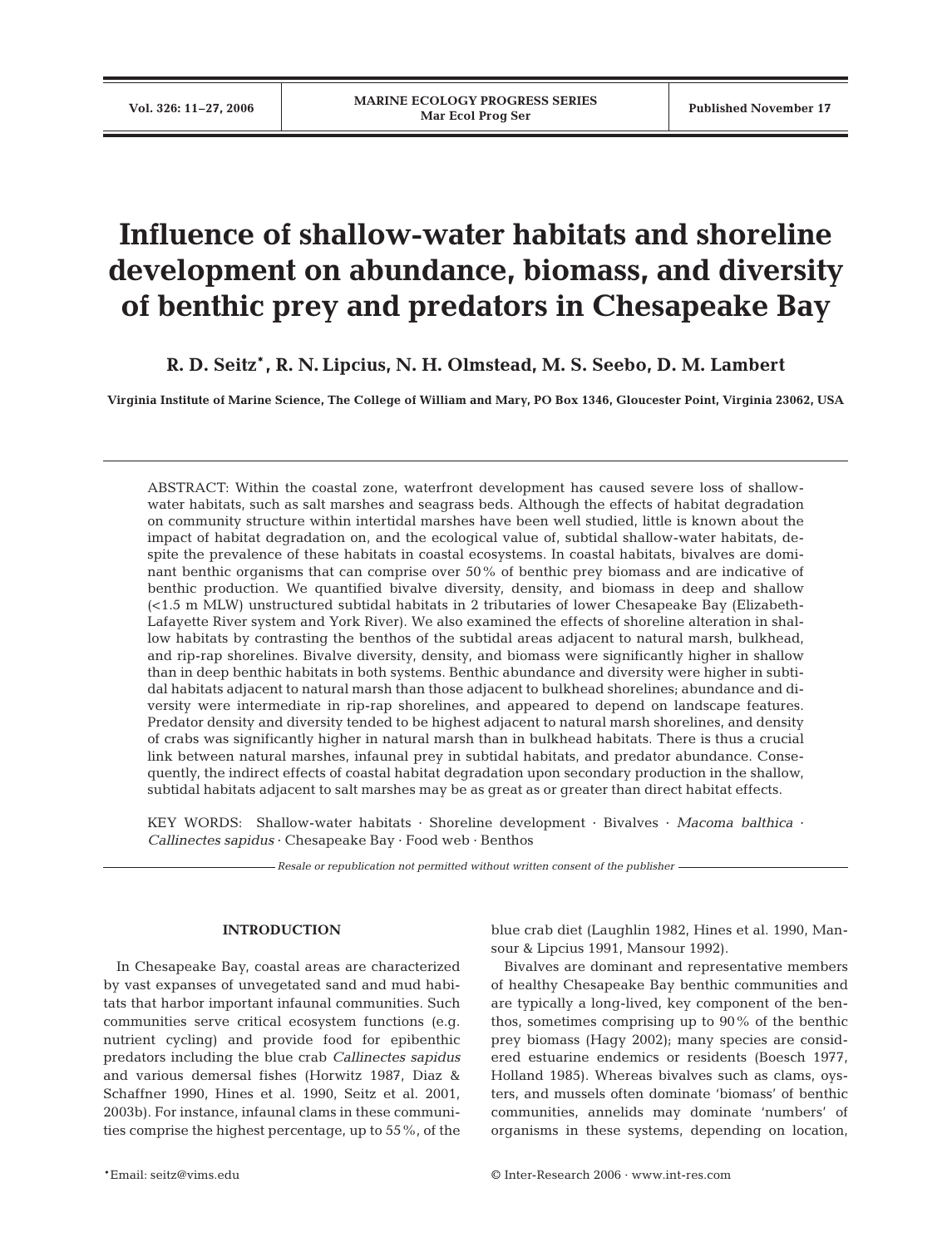habitat, and season (Boesch 1977, Virnstein 1977, Hines et al. 1990, Dauer 2001, Hagy 2002). Chesapeake Bay infaunal bivalve assemblages include major species such as the Baltic macoma *Macoma balthica*, the hard clam *Mercenaria mercenaria*, and the stout razor clam *Tagelus plebeius* (Boesch 1977, Holland 1985). Polychaetes sometimes comprise a substantial fraction of benthic prey biomass (Diaz & Schaffner 1990, Dauer 2001, Schaffner et al. 2002), especially in polyhaline (18 to 30 psu) reaches of the bay where euryhaline opportunists are common (Boesch 1977).

Benthic species diversity can vary in concert with the intensity of competition, predation, disturbance, and environmental gradients (Paine 1966, Virnstein 1977, Connell 1978, Sih et al. 1985). In Chesapeake Bay, for example, diversity of infauna is positively correlated with salinity (Boesch 1977). Stable environmental conditions often result in higher diversity, as in the tropics where fluctuations in temperature and other environmental factors are minimal and diversity is high (Jackson 1972, Virnstein et al. 1984, Rex et al. 1993). Moreover, benthic diversity and abundance can be indicative of habitat quality and may signify which habitats are productive in the ecosystem (Dauer et al. 2000).

In shallow tributaries of Chesapeake Bay, shallowwater benthic prey biomass is high and can lead to elevated densities of consumers (i.e. bottom-up control; Seitz et al. 2003b), suggesting that these habitats are at least as productive as deep-water habitats, if not more so. The notion that most benthic prey biomass is in deep soft-sediment habitats is a fundamental assumption of food web models for Chesapeake Bay (Baird & Ulanowicz 1989), and one that critically determines the output of such models. Thus, examination of this assumption is essential to the accurate portrayal of food web dynamics in estuarine systems such as Chesapeake Bay. Consequently, we conducted an extensive comparative study to quantify the abundance, biomass, and diversity of dominant benthic bivalves in both deep and shallow soft sediments of 2 tributary systems of lower Chesapeake Bay: (1) the Elizabeth-Lafayette River system (hereafter E-L) and (2) the York River (hereafter YR) (see Fig. 1). We sampled during 1 time frame because we focused on densities of the larger, longer-lived adults that have long turnover times. In addition to bivalves, we examined the total benthic community for the shoreline study in the YR to evaluate whether our bivalve associations with shoreline development extended to the infaunal community.

Both natural processes and anthropogenic activity have caused habitat loss or degradation (Seneca & Broome 1992, Thayer 1992, Zedler 1992, Zimmerman 2000), which diminishes secondary production in

affected coastal habitats. Human expansion requires that some areas of land or water be developed, causing habitat alterations and severe degradation of marine resources (Dauer 2001, Peterson & Lipcius 2003). Despite the significance of this issue, there is a dearth of information on the impact of shoreline development and the resultant habitat degradation upon benthic and fishery production. This paucity of information has made it difficult to identify the optimal habitats for protection or restoration efforts aimed at minimizing loss of ecosystem production (Peterson & Lipcius 2003). Moreover, although benthic prey biomass and secondary production in deep-water, soft-bottom sediments have been documented (Dauer & Alden 1995, Weisberg et al. 1997, Dauer et al. 2000, Hagy 2002, Schaffner et al. 2002), the comparative benthic biomass in shallow-water subtidal habitats influenced by shoreline development and habitat degradation has not been quantified.

While various studies have addressed invertebrate use of intertidal marshes (Kneib et al. 1980, Kneib 1997, Cicchetti 1998, Cicchetti & Diaz 2000, Whaley & Minello 2002, Jivoff & Able 2003, Minello et al. 2003, Clark et al. 2004), to our knowledge only 1 published study has explicitly addressed the effects of shoreline development on subtidal benthos (Weis et al. 1998), though some pollution studies may mention indirect effects. Weis et al. (1998) demonstrated that chemically treated, wooden bulkhead structures reduced adjacent benthic biomass and diversity compared to reference sites away from the bulkhead.

In estuarine systems, shoreline alteration and benthic community resources have been studied at larger spatial scales, though they have not been examined for the smaller-scale specific shoreline effects. For example, King et al. (2005) examined regional-scale watershed land use, suggesting that shoreline marshes are important for bivalves, and Tourtellotte & Dauer (1983) detected depauperate benthos in the vicinity of a system with extensive bulkheading (Linkhorn Bay). A few studies also have reported negative effects of altered shorelines on predators in adjacent waters (Hendon et al. 2000, Peterson et al. 2000, Carroll 2003), but they have not concurrently examined infauna.

The abundance and diversity of epibenthic predators can vary by location, season, and environmental condition. Predator density can be related to prey density, as shown in various studies demonstrating bottom-up control (Menge et al. 1996, Seitz et al. 2003b, Posey et al. 2005) and based on the theory of ideal-free distribution (Bernstein et al. 1999). We therefore examined the effects of shoreline development upon the benthic community and epibenthic predators in shallow subtidal areas of the E-L River system and the YR.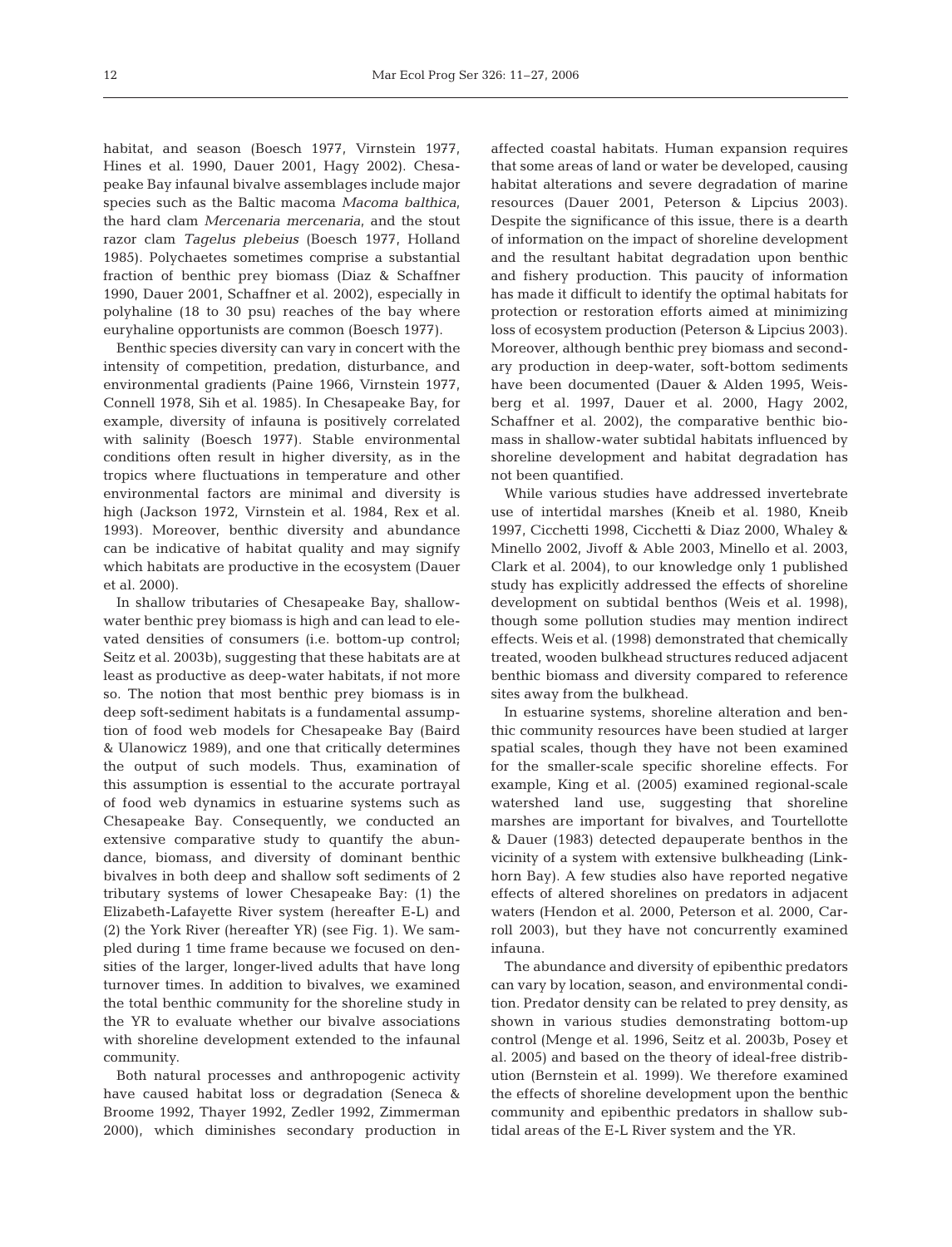

Our objectives were 2-fold. First, we aimed to assess whether there was a significant difference in density, biomass, abundance, and diversity of bivalves in shallow (<1.5 m mean low water [MLW]) versus deep (≥1.5 m MLW) habitats in the E-L River system and YR. From these data, we used the mean density and biomass within each tributary factored with bathymetry and areal coverage of shallow and deep depth strata to estimate overall abundance of organisms within each stratum. Second, we determined whether there was a significant difference in subtidal bivalve abundance, diversity, and biomass in the Lafayette River, and infaunal community diversity and abundance in the YR among shallow subtidal habitats adjacent to 3 types of shoreline developed to different degrees: (1) natural marsh, (2) rip-rap (rocks placed on a slope for erosion control), and (3) bulkhead shoreline (2 and 3 are revetments). We also estimated concurrent epibenthic predator density and diversity adjacent to the 3 shoreline types.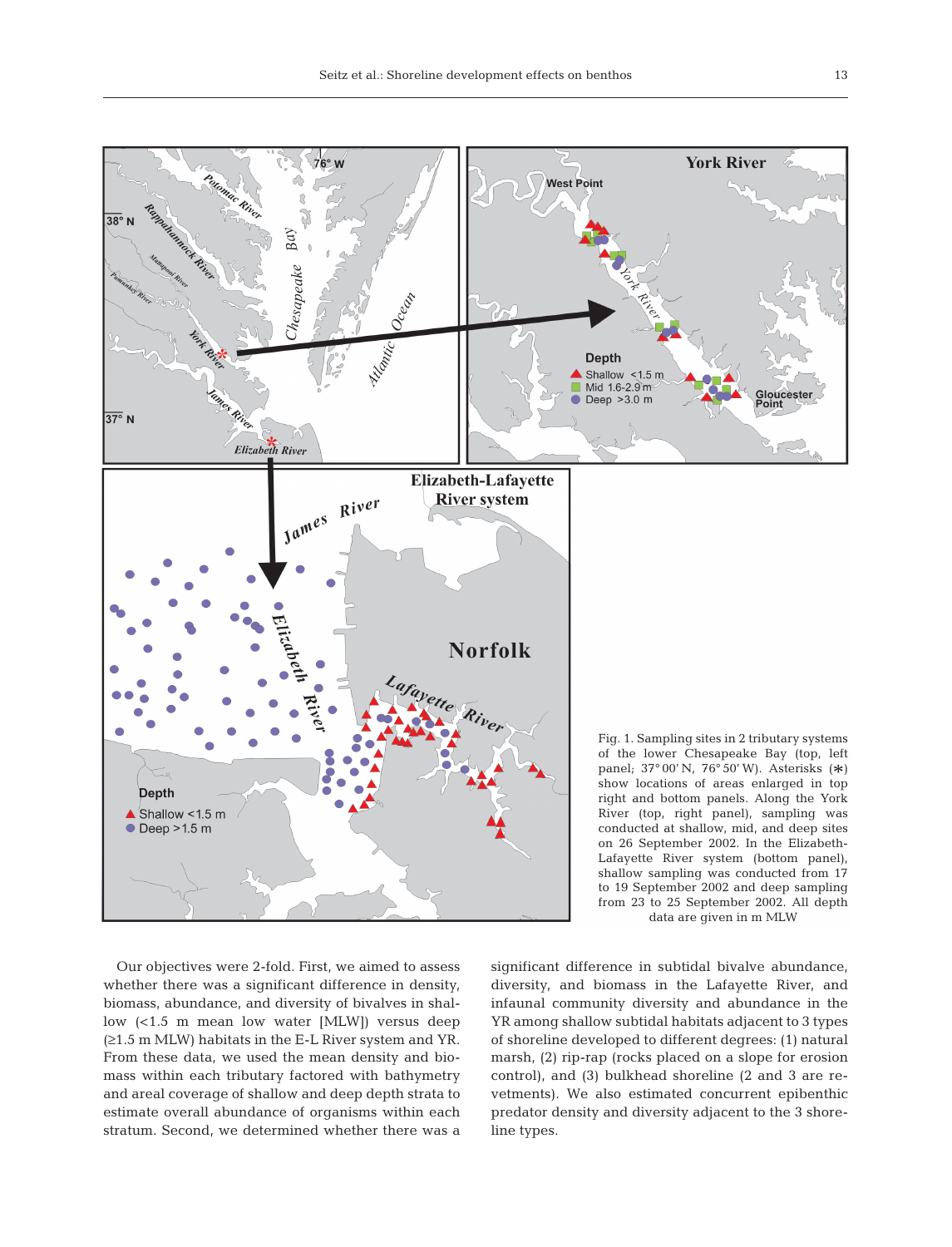Table 1. Mean  $(\pm SE)$  values for temperature (Temp, °C), salinity (psu), % sand, and dissolved oxygen (DO mg  $l^{-1}$ ) at deep vs. shallow sites in the Elizabeth-Lafayette (E-L) River system (26 to 39 samples per stratum) and York River (YR) (10 to 20 samples per stratum)

|    | Site type | Temp      | Salinity  | $%$ sand  | DO       |
|----|-----------|-----------|-----------|-----------|----------|
| YR | E-L Deep  | 25.1(0.1) | 21.9(0.9) | 26.7(3.4) | 5.6(0.2) |
|    | Shallow   | 26.6(0.1) | 18.5(0.4) | 46.2(7.4) | 8.4(0.5) |
|    | Deep      | 23.8(0.3) | 21.8(0.6) | 11.9(7.5) | 9.7(1.0) |
|    | Shallow   | 23.1(0.1) | 20.9(0.3) | 31.4(6.4) | 9.6(1.1) |

#### **MATERIALS AND METHODS**

**Site selection.** GIS-based maps of coastal shorelines were used to delineate the areas of the deep and shallow waters of the E-L River system and the YR (Fig. 1). From the GIS-delineated strata, we used a randomnumber program to generate 121 possible random, independent sites in deep water (>1.5 m MLW) and 60 random sites in shallow water  $\leq$  1.5 m MLW) in the E-L. Of the potential sites in each stratum, we sampled 81 deep sites (mean depth  $+SE$ , 5.02  $+$  0.38 m) and 40 shallow subtidal sites (mean depth 0.73 + 0.01 m) in the E-L system. The design was unbalanced because a concurrent project required a detailed examination of bivalves in the deep waters, thus, requiring more samples there. In the YR (Fig. 1), we randomly chose 10 sites within each of 3 depth strata:  $(1)$  shallow  $(<1.5$  m), (2) mid (1.5 to 3.0 m), and (3) deep (>3 m) water. The resulting mean  $(\pm \text{ SE})$  depths sampled were shallow =  $1.5 \pm 0.1$  m, mid =  $2.6 \pm 0.14$  m, and deep =  $8.5 \pm 0.92$  m. These sites were dispersed among the following 3 river locations: downriver (near the river mouth); center; and upriver (near the river head). This area has a semidiurnal tide of about 2 m range.

Within the E-L River system, shallow sampling was conducted from 17 to 19 September 2002 (along with shoreline sampling), and deep sampling was conducted from 23 to 25 September 2002. In the YR, shallow, mid, and deep sampling was conducted on 26 September 2002, a gear comparison study was conducted on 26 September 2002, and shoreline sampling was conducted from June to August 2002.

**Physical variables and benthic prey collections.** Water temperature, salinity, and dissolved oxygen (DO) were assessed at most of the sites; when sites were in close proximity, physical variables were only measured at 1 site (Table 1). We also took 2.5 cm diameter surface sediment cores for grain-size analysis. In the E-L River system, 26 to 30 samples per stratum were used for the grain-size comparisons, whereas 10 to 20 samples per stratum from the York River were used (Table 1). The percentages of gravel (>2 mm), sand  $(>62.5 \text{ }\mu\text{m})$ , silt  $(4 \text{ }\text{phi})$  and clay  $(8 \text{ }\text{phi})$  in sediments were determined by standard wet sieve and pipette analysis (Folk 1980; phi =  $-$  [ln(particle diameter)  $\times$  ln(2)<sup>-1</sup>]).

Bivalves were quantified using a box core or suction sampling gear, both of which sample a large surface area and penetrate deep (40 to 60 cm) into the sediment. This is essential for accurate estimation of densities of large bivalves that dwell deep (30 to 40 cm) in the sediment and are sparsely distributed (Hines & Comtois 1985). The box core sampled  $0.0625$  m<sup>2</sup> of sediment area, whereas the suction apparatus sampled  $0.170$  m<sup>2</sup>. We therefore standardized densities in all samples to number of individuals  $m^{-2}$ .

For the deep and mid-water sampling, we used a  $25 \times 25$  cm Gray O'Hara box core. Benthic cores were subsampled for sediment grain size and the remainder of the sediment was sieved on a 1 mm mesh screen. All bivalves retained on the screen were identified to the lowest possible taxonomic level (usually species), measured, and frozen for biomass estimates.

For the shallow-water sampling, we used a suction apparatus (with attached 1 mm mesh bag; Eggleston et al. 1992) and sampled within a cylinder of  $0.17 \text{ m}^2$  surface area to ~40 cm depth. Bag contents were sieved on a 1 mm mesh screen. All bivalves retained on the screen were identified to species, measured, and frozen for biomass estimates. We compared average bivalve size between the deep and shallow strata for species that had sufficient numbers of individuals in both depth strata.

**Gear comparison.** Since 2 different gear types (box core and suction apparatus) were employed, a gear efficiency comparison was conducted. In the YR, at each of 3 sites that had high clam densities (high densities are preferred for gear comparisons; J. Hoenig pers. comm.) and that were accessible to both a large research vessel (using the box core) and a smaller vessel (using the suction apparatus), bivalves were sampled by 5 box cores and by 5 suction samples. We generated a mean density for core and suction samples for each site. These samples were compared with a 2-way mixed-model ANOVA with gear type as a fixed factor and site as a random factor.

**Biomass estimates.** To obtain ash free dry weight (AFDW in g), clams were dried to a constant weight  $(-48 h)$  at  $60^{\circ}$ C, and ashed at  $550^{\circ}$ C for 4 h to obtain ash weight. The largest and most abundant clams, *Tagelus plebeius* and *Macoma balthica*, were shucked prior to ashing to remove additional weight of the periostracum associated with large shells. The other clam species were too small for shucking (<10 mm length) or had extremely thin shells and were ashed along with their shells. The effect of the periostracum on the AFDW of small clams was assumed to be negligible.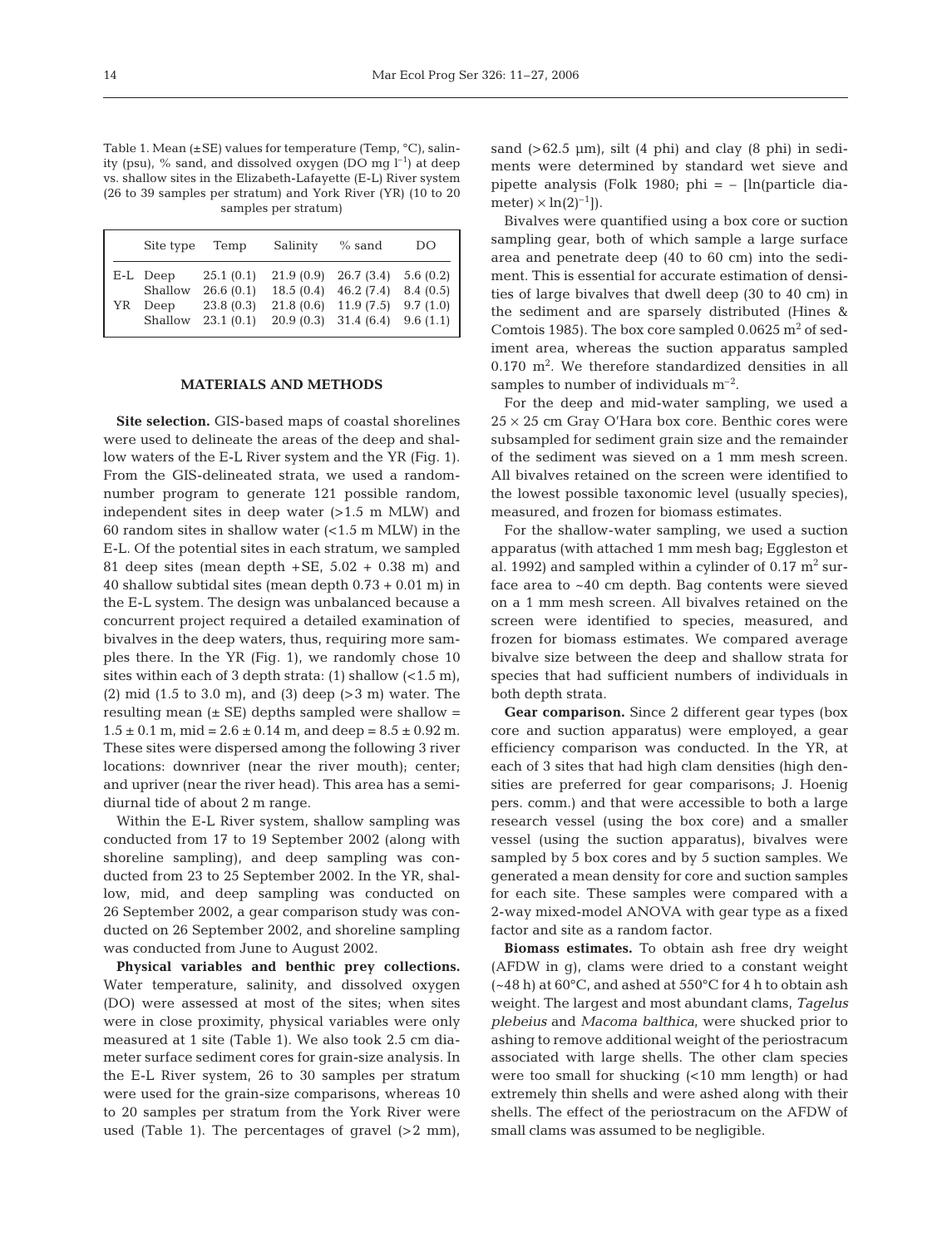Numerous *Tagelus plebeius* and *Macoma balthica* were collected (>200 ind. ranging from 8.5 to 35.2 mm shell length (SL) for *M. balthica* and 8.7 to 80.0 mm SL for *T. plebeius*). A regression of SL to AFDW was derived and used to estimate biomass from size for these 2 species. A sample of clams spanning the entire range of sizes (~80 from each species) was chosen for the regression. Because large numbers of other species were not collected (<75 ind. per species), each clam was dried and ashed. For *M. balthica* and *T. plebeius*, our best-fit equations were the following power functions:

 $Macoma$  *balthica*: AFDW =  $0.000005057 \times SL^{3.0068}$ ;  $(r^2 = 0.88, p < 0.001)$ 

## *Tagelus plebeius*:  $AFDW = 0.000011 \times SL^{2.6189}$ ;  $(r^2 = 0.94, p < 0.001)$

**Shoreline sampling.** Using GIS-based mapping of shorelines, in each river system we chose 6 to 8 replicate, independent subtidal sites in marsh creeks adjacent to (< 5 m from shore) natural *Spartina* sp. marshes, 6 to 8 sites adjacent to bulkhead structures, and 5 to 7 sites adjacent to rip-rap shoreline structures. For each site, we tried to choose areas that had extensive lengths (>50 m) of the particular shoreline type. In the E-L River system, there were 6 replicate sites of each shoreline type, whereas in the YR, there were 5 to 7 sites of each type. At each site, we assessed water and habitat quality by measuring physical variables including water temperature, salinity, DO, turbidity, water depth, and sediment grain size (Table 2). Concurrently, we sampled benthos (bivalves only for the E-L, total infaunal community for the YR) and epibenthic predators to assess abundance and diversity.

*Bivalve and predator sampling in the E-L River system:* We used a suction apparatus (1 mm mesh bag) in a cylinder of  $0.17 \text{ m}^2$  area to  $\sim 40 \text{ cm}$  depth for the ben-

Table 2. Mean (±SE) values for temperature (Temp °C), salinity (psu),% sand, dissolved oxygen (DO in mg  $l^{-1}$ ), and Secchi depth (in cm) at natural marsh (NM), rip-rap (RR) and bulkhead (B) shorelines in the Elizabeth-Lafayette (E-L) River system and York River (YR). In last row for each system, ANOVA p-values are given for the comparison of the 3 shoreline types for each physical variable. There were no significant differences at  $\alpha$  < 0.05

|     | Site type | Temp                   | Salinity               | $%$ sand                   | DO                   | Secchi                     |
|-----|-----------|------------------------|------------------------|----------------------------|----------------------|----------------------------|
| E-L | NM<br>RR  | 22.8(0.2)<br>23.5(0.7) | 17.6(1.2)<br>19.1(1.3) | 42.4 (14.8)<br>44.3 (18.4) | 6.0(1.0)<br>7.8(1.3) | 75.5 (10.4)<br>80.3 (13.0) |
|     | B         | 23.2(0.8)              | 16.9(0.9)              | 60.7 (14.9)                | 9.2(1.2)             | 71.3 (14.3)                |
|     | p         | 0.770                  | 0.410                  | 0.878                      | 0.220                | 0.882                      |
| YR  | NM        | 28.3(0.5)              | 19.1(0.9)              | 77.0 (5.4)                 |                      | 45.1(6.1)                  |
|     | RR        | 28.0(0.4)              | 19.3(0.8)              | 82.9 (5.2)                 |                      | 43.0(3.7)                  |
|     | B         | 29.3(0.5)              | 18.0(2.0)              | 63.4 (16.3)                |                      | 48.8 (11.6)                |
|     | p         | 0.590                  | 0.747                  | 0.348                      |                      | 0.779                      |

thic samples, and a 2 m wide otter trawl net to sample along a 100 m transect bordering the marsh or altered shoreline for the predator samples. All bivalves and predators were identified to species; bivalves were measured to the nearest 0.1 mm, whereas predators were measured to the nearest mm. The abundance and diversity of benthic bivalves and predators was compared among the 3 shoreline types (natural marsh, rip-rap, and bulkhead) using fixed-factor ANOVA models with Tukey multiple comparison tests. For the predator analysis, we wanted to compare densities among unvegetated habitats, so we used sites without significant amounts of algae (which might have provided additional structure for predators and masked any differences among shoreline types).

*Total infauna and predator sampling in the York River:* We used a suction apparatus (1 mm mesh bag) in a cylinder of  $0.17 \text{ m}^2$  area to  $\sim 40 \text{ cm}$  depth for the benthic samples, and a 2 m wide otter trawl net to sample along a 100 m transect bordering the marsh or altered shoreline for the predator samples. Total infauna and predators were identified to the lowest possible taxonomic level (usually species). In addition, we analyzed a random subset of samples (2 to 3 per shoreline type) for estimates of abundance and Shannon-Wiener diversity (*H*') of the entire infaunal benthic community (see Gray 2000). More samples were taken but were lost when our research building was demolished by Hurricane Isabel in 2003. An MDS (multi-dimensional scaling) analysis from a Bray-Curtis similarity matrix was performed on total infauna in the YR comparing communities by shoreline type using Primer v5.2.9 (Clark & Gorley 2001, Clark & Warwick 2001). Infaunal community abundance and diversity and predator abundance and diversity were compared between natural marsh, rip-rap, and bulkhead habitats using fixed-factor ANOVA models, transforming data when necessary to homogenize variances.

#### **RESULTS**

#### **Deep versus shallow habitats**

**Physical variables.** In the deep stratum of the E-L River system, temperature was significantly lower (ANOVA unless otherwise indicated, df = 1 [source],  $64$ [error],  $F = 83.12$ , p < 0.0005) and salinity was significantly higher (df = 1,61, *F* = 15.37, p < 0.0005) than in the shallow stratum (Table 1). Much of the shallow stratum was within the relatively shallow Lafayette River, which receives considerable fresh-water runoff. DO was normoxic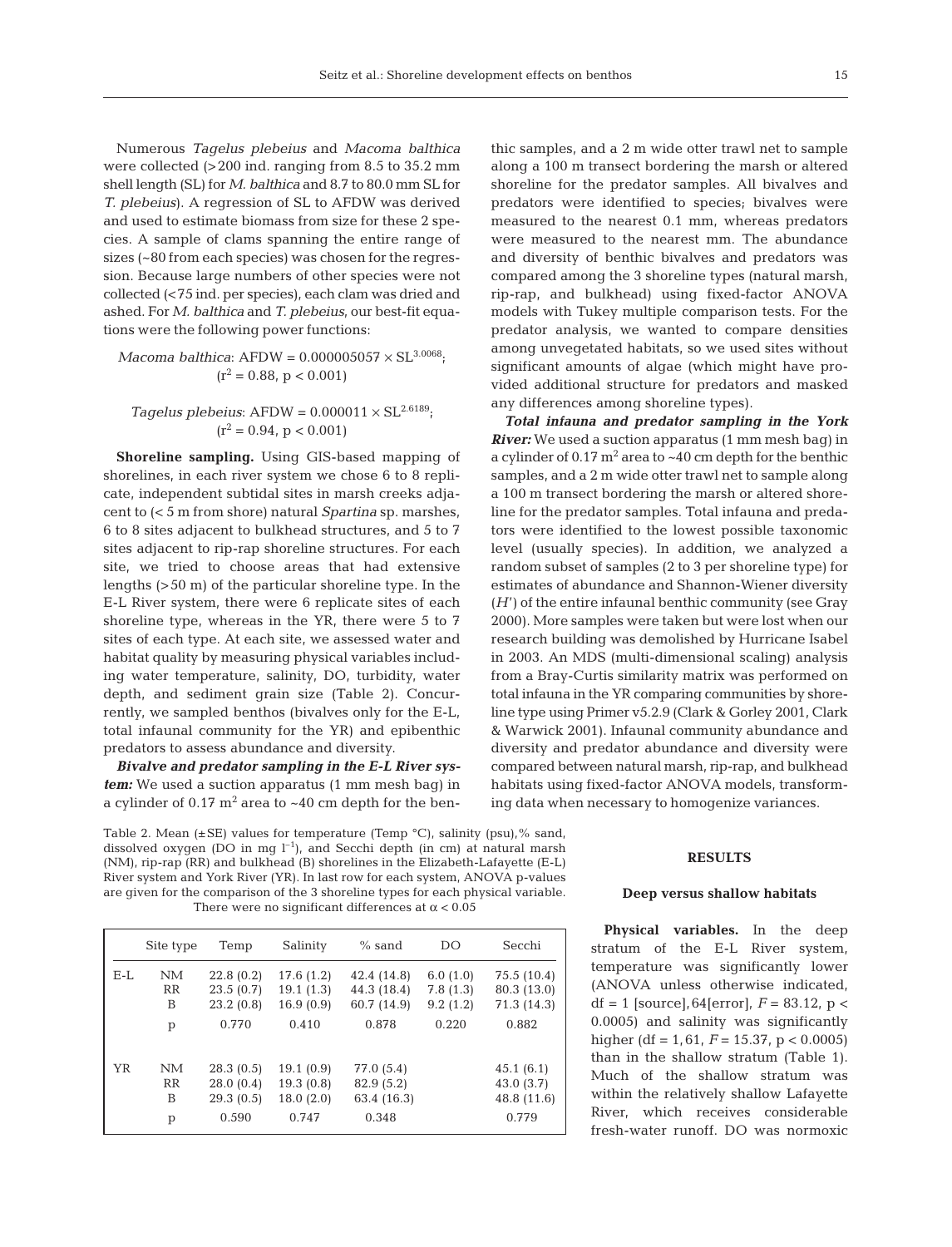( $> 2$  mg l<sup>-1</sup>) ranging from 4.0 to 12.0 mg l<sup>-1</sup> across all sampling sites and was significantly lower in deep than shallow waters (Table 1; df = 1,52,  $F = 18.34$ ,  $p <$ 0.0005). In the YR, temperature on the cold sampling day was significantly higher at deep than shallow sites  $(df = 1,32, F = 5.45, p = 0.026)$ ; salinity and DO did not differ significantly between depth strata (Table 1; salinity:  $df = 1,31, F = 2.61, p = 0.117$ ; DO:  $df = 1,32, F$  $= 0.27$ ,  $p = 0.604$ ).

In the E-L River system, the mean percentage of sand was significantly lower (Table 1:  $df = 1,80$ ,  $F =$ 7.55,  $p = 0.007$ ) and clay was significantly higher (df = 1,80,  $F = 4.52$ ,  $p = 0.037$  in deep than in shallow sites. In the YR, the mean percentage of sand was lower and the percentage of clay higher in deep than in shallow sites, though these differences were marginally nonsignificant (Table 1; sand: df = 1,28, *F* = 3.45, p = 0.074; clay: df = 1,28,  $F = 3.74$ ,  $p = 0.063$ ). Hence, the deep sites were muddier than shallow sites in both river systems.

**Bivalve collections.** In the E-L River system 550 clams were collected in 120 samples. Common bivalve species included the thin-shelled Baltic macoma *Macoma balthica,* other thinshelled tellinids, *M. mitchelli* and *M. tenta*, the stout razor clam, *Tagelus plebeius*, the hard clam, *Mercenaria mercenaria*, as well as *Mulinia lateralis*, *Aligena elevata*, *Anadara* sp., *Gemma gemma*, and the angel wing clam *Cyrtopleura costata* (Table 3). The most numerous clams were *M. balthica* and *T. plebeius*, which comprised 40% and 36% of all clams, respectively.

In the YR, 43 clams of 8 species were collected in 32 samples, and included *Macoma balthica, M. mitchelli, M. tenta*, *Tagelus plebeius*, *Aligena elevata*, *Anadara* sp., and *Cyrtopleura costata* (Table 4). *T. plebeius* comprised 41% of all clams collected, while *M. balthica* comprised 32%.

**Gear comparison.** There was no significant effect of gear type (i.e. box core or suction sampler) upon clam density (Fig. 2; 2-way ANOVA with Gear  $p =$ 0.511, df = 1 and Site  $p = 0.052$ , df = 2 as factors, error  $df = 2$ ). Hence, the 2 gears could be considered equivalent in sampling efficiency.

**Bivalve density and diversity.** In the E-L River system, bivalve density was significantly higher in the shallow stratum than in the deep stratum (Fig. 3a) (df = 1,119,  $F = 55.52$ ,  $p < 0.0005$ ). Bivalve density in the shallow stratum (75.7 bivalves  $m^{-2}$ ) was nearly 8 times higher than that of the deep stratum (9.5 bivalves  $m^{-2}$ ). Densities of bivalves in the deep sites within the confines of the Lafayette River (i.e. channel in the center of the Lafayette) were low and comparable to densities in the remainder of the deep sites. Species richness (i.e. number of bivalve species  $m^{-2}$ ) was significantly higher in the shallow stratum than in the deep stratum (Fig. 3b; df = 1,119, *F* = 112.3, p < 0.0005). Bivalve Shannon-Wiener diversity (*H*'), which includes both richness and evenness, was also significantly higher in shallow than in deep sites  $(df = 1,119,$  $F = 56.71$ , p < 0.0005).

In the YR, both density (Fig. 4a) and diversity (Fig. 4b) of bivalves were significantly higher in the shallow and mid strata compared to the deep stratum (log-transformed density:  $df = 2,41, F = 4.77, p = 0.014,$ Tukey multiple comparison test; diversity  $df = 2,29, F =$  $3.50$ ,  $p = 0.043$ , Tukey test). The mid stratum did not

Table 3. Mean densities (ind.  $m^{-2}$ ,  $\pm$  SE) of bivalves in 120 samples in the 2 sampling strata in the Elizabeth-Lafayette River system: deep (D, ≥1.5 m MLW) and shallow  $(S, <1.5 \text{ m}$  MLW). The p-value from ANOVA is in bold when significant. The difference column shows which stratum had higher densities when they differed significantly (Tukey test).  $ns = not$  significant ( $p > 0.05$ )

| <b>Species</b>        | Deep     | Shallow     | p      | Difference |
|-----------------------|----------|-------------|--------|------------|
| Macoma balthica       | 0.6(0.4) | 32.7(7.4)   | 0.0005 | S > D      |
| Tagelus plebeius      | 4.2(1.2) | 27.0(8.2)   | 0.0005 | S > D      |
| Macoma mitchelli      | 0.2(0.2) | 2.3(0.8)    | 0.002  | S > D      |
| Aligena elevata       | 2.6(1.9) | 9.2(3.9)    | 0.090  | ns         |
| Mercenaria mercenaria | 0.4(0.3) | 2.1(1.0)    | 0.028  | S > D      |
| Mulinia lateralis     | 0        | 1.0(0.5)    | 0.011  | S > D      |
| Anadara sp.           | $\Omega$ | 0.3(0.3)    | 0.150  | ns         |
| Cyrtopleura costata   | 0.4(0.4) | $\Omega$    | 0.490  | ns         |
| Macoma tenta          | 1.0(0.4) | $\Omega$    | 0.115  | ns         |
| Gemma gemma           | 0.2(0.2) | 1.1(0.8)    | 0.172  | ns         |
| Mya arenaria          | $\Omega$ | 0.2(0.2)    | 0.150  | ns         |
| Total bivalves        | 9.5(2.6) | 75.7 (11.7) | 0.0005 | S > D      |

Table 4. Mean densities (ind.  $m^{-2}$ ,  $\pm$  SE) of bivalves in 32 samples in the 2 sampling strata in the York River: deep ( $D$ ,  $\geq$  3.0 m MLW), and shallow ( $S$ , < 3.0 m MLW). The p-value from the ANOVA is listed (significant values in bold). The difference column shows which stratum had higher densities when they differed significantly (Tukey test). ns = not significant ( $p > 0.1$ ). \*= log-transformed data used for ANOVA because of heterogeneity of variance

| <b>Species</b>      | Deep     | Shallow   | р        | Difference |
|---------------------|----------|-----------|----------|------------|
| Macoma balthica     | 0        | 10.9(4.5) | $0.074*$ | S > D      |
| Tagelus plebeius    | 1.6(1.6) | 12.4(6.7) | 0.297    | ns         |
| Macoma mitchelli    | 0        | 2.9(1.7)  | 0.264    | ns         |
| Aligena elevata     | 0        | 1.5(1.5)  | 0.509    | ns         |
| Anadara sp.         | 1.6(1.6) | $\Omega$  | 0.141    | ns         |
| Cyrtopleura costata | 0        | 2.9(1.7)  | 0.264    | ns         |
| Macoma tenta        | 0        | 0.7(0.7)  | 0.509    | ns         |
| Total bivalves      | 3.2(2.1) | 30.7(8.2) | $0.023*$ | S > D      |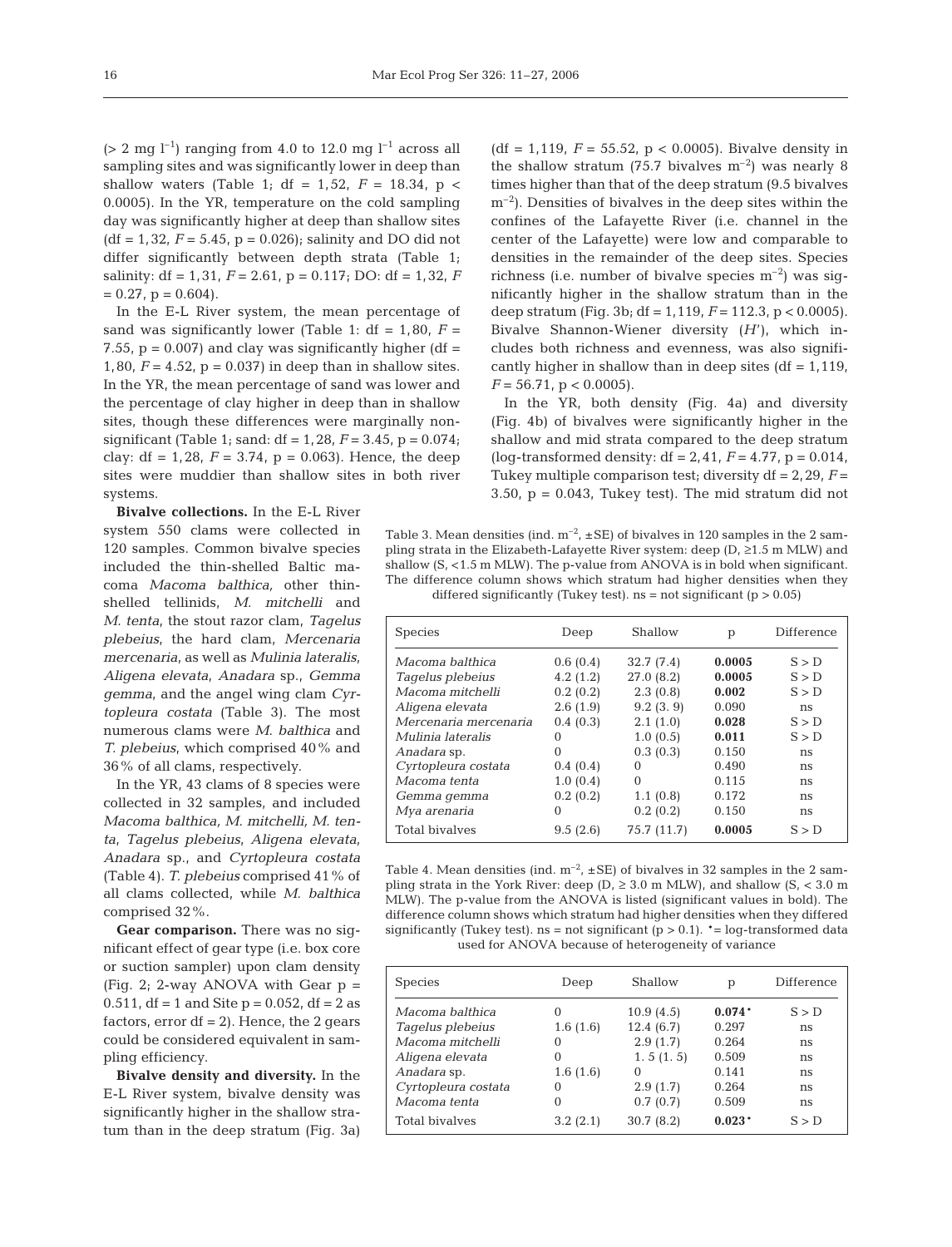

Fig. 2. Mean (+SE) density of bivalves by site with 2 different sampling gears. Samples were taken from 3 sites (14, 19 and 20) in the upriver region of the York River with  $n = 5$ at each site



Fig. 3. Mean (+SE) bivalve (a) density and (b) species richness for 2 depth strata in the Elizabeth-Lafayette River system: deep and shallow. Asterisk indicates significant differences (ANOVA p < 0.05)

differ significantly from the shallow stratum; thus, for subsequent analyses, we treated the mid and shallow strata as a single shallow category.

**Abundance and area.** As an estimate of the overall abundance of bivalves in the 2 depth strata, we quantified the area available for sampling in each stratum



Fig. 4. Mean (+SE) bivalve (a) density and (b) species richness for 3 depth strata: deep (≥3.0 m), mid (1.5 to 2.9 m) and shallow (<1.5 m) water in the York River. Different capital letters above bars indicate significant differences in logtransformed data (Tukey test)

and multiplied by bivalve density. In the E-L River system, we estimated 468 ha in the shallow stratum and 879 ha in the deep stratum (Fig. 5a). The percentage of the total area within the shallow stratum (35%) was nearly half that in the deep stratum (65%). Multiplying the area available for sampling by the mean density of bivalves, we estimated abundances of 354.4 million for the shallow stratum (79% of total) and 91.3 million for the deep stratum (21% of total) (Fig. 5b). In the YR (including creeks and coves), the shallow area of the river (<2 m as defined by topographic contours) was 8145 ha (33% of total area), whereas the deep area was 16 872 ha (67% of total area; Fig. 5c). Multiplying by density, abundance was estimated at 2750 million bivalves in the shallow stratum (80% of total) and 625 million bivalves in the deep stratum (20% of total; Fig. 5d).

**Sediment and clam regressions.** In the E-L River system, bivalve density in both depth strata was positively associated with percent sand (Fig. 6a; non-linear regression  $p < 0.0005$ ,  $r^2 = 31.6\%$  and negatively associ-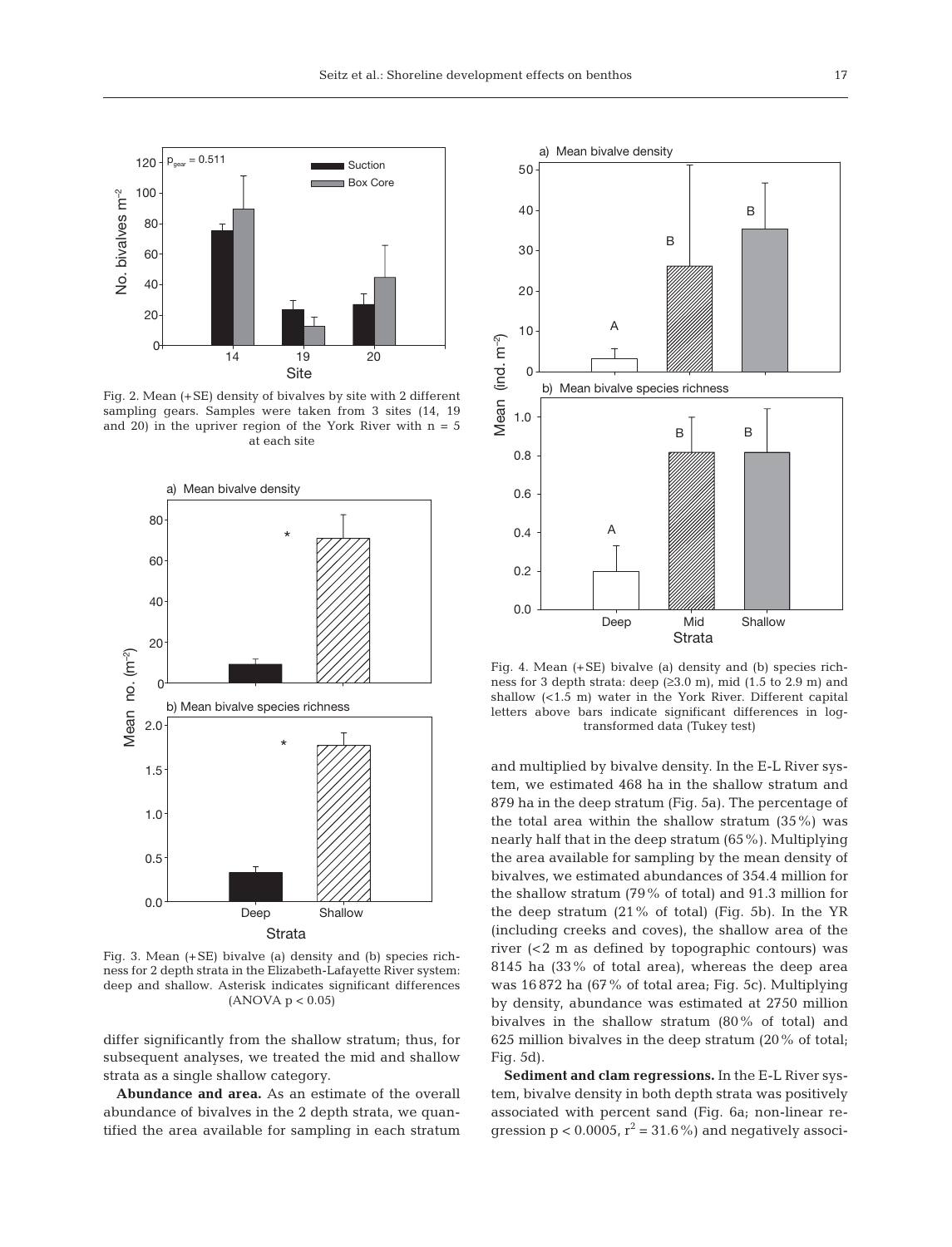

Fig. 5. (a) Area encompassed by sampling strata within the Elizabeth-Lafayette (E-L) River system. (b) Estimated abundance of bivalves in sampling strata within the E-L River system. (c) Area encompassed by sampling strata within the York River (YR). (d) Estimated abundance of bivalves in sampling strata within YR



Fig. 6. Non-linear regressions in the Elizabeth-Lafayette River system of (a) clam density (ind.  $m^{-2}$ ) vs. percent sand in surface sediments from both sampling strata, and (b) clam density vs. percent silt in surface sediments from both sampling strata

ated with percent silt (Fig. 6b; non-linear regression  $p = 0.0003$ ,  $r^2 = 19.1\%$  of surface sediments. In the YR, with fewer samples and fewer clams collected, there were no significant relationships between bivalve density and sediment type (clams vs.  $\%$  sand regression  $p =$ 0.648, clams vs. % silt  $p = 0.653$ .

**Bivalve size and biomass comparisons.** In the E-L River system, bivalves were significantly larger in the shallow than in the deep stratum (Fig.  $7a$ ; df = 1,545,  $F = 8.17$ ,  $p = 0.004$ ). Specifically, *Tagelus plebeius*, one of the most abundant bivalves, was significantly larger in the shallow stratum compared to the deep stratum (Fig. 7b; df = 1,197, *F* = 6.54,  $p = 0.011$ . Similarly, in the YR, bivalves were much larger in shallow than in deep habitats, though this difference was not significant (Fig.  $7c$ ; df = 1,41,  $F = 0.47$ ,  $p = 0.498$ ).

As with density, we standardized biomass in all samples to g AFDW  $m^{-2}$ . The

pattern for bivalve biomass between the 2 strata in both river systems was equivalent to that for density. In the E-L River system, mean bivalve biomass  $m^{-2}$  was significantly higher in the shallow stratum (about 13 times higher) than in the deep stratum (Fig. 8a;  $df = 1,118$ ,  $F =$ 27.7, p < 0.0005). The total biomass of all bivalve samples was 47.997 g AFDW. Of the total, *Tagelus plebeius* comprised 73.1%, *Macoma balthica* comprised 25.2%, and together these 2 most common species accounted for 98.3% of the bivalve biomass. *T. plebeius* biomass was significantly higher in the shallow stratum (4.95 + 1.69 g AFDW  $m^{-2}$ ) compared to the deep stratum  $(0.45 + 0.26$  g AFDW  $m^{-2}$ ) (df = 1, 118,  $F = 13.47$ , p = 0.002), due to the much larger size of these clams in the shallow stratum (Fig. 7b). *M. balthica* was the most numerous bivalve and the second most important in terms of biomass; *M. balthica* biomass was significantly higher in the shallow stratum (1.97  $\pm$  0.505 g AFDW m<sup>-2</sup>) than in the deep stratum  $(0.039 \pm 0.038 \text{ g AFDW m}^{-2})$  (df = 1,118,  $F = 29.76$ , p < 0.0005). Similarly, in the YR, mean bivalve biomass was significantly higher in shallow than in deep habitats (Fig. 8b: df = 1,30, *F* = 8.04, p = 0.008).

**Biomass percentages.** To generate an estimate of total bivalve biomass in each of the depth strata, we calculated the product of the area and the mean biomass per unit area of each stratum. In the E-L River system, there were 468 ha in the shallow stratum and 879 ha in the deep stratum (Fig. 5a); total bivalve biomass was approximately 7 times higher in the shallow than in the deep stratum (Fig. 8c). Total biomass in the system was 36 334 kg AFDW, of which 87.6% was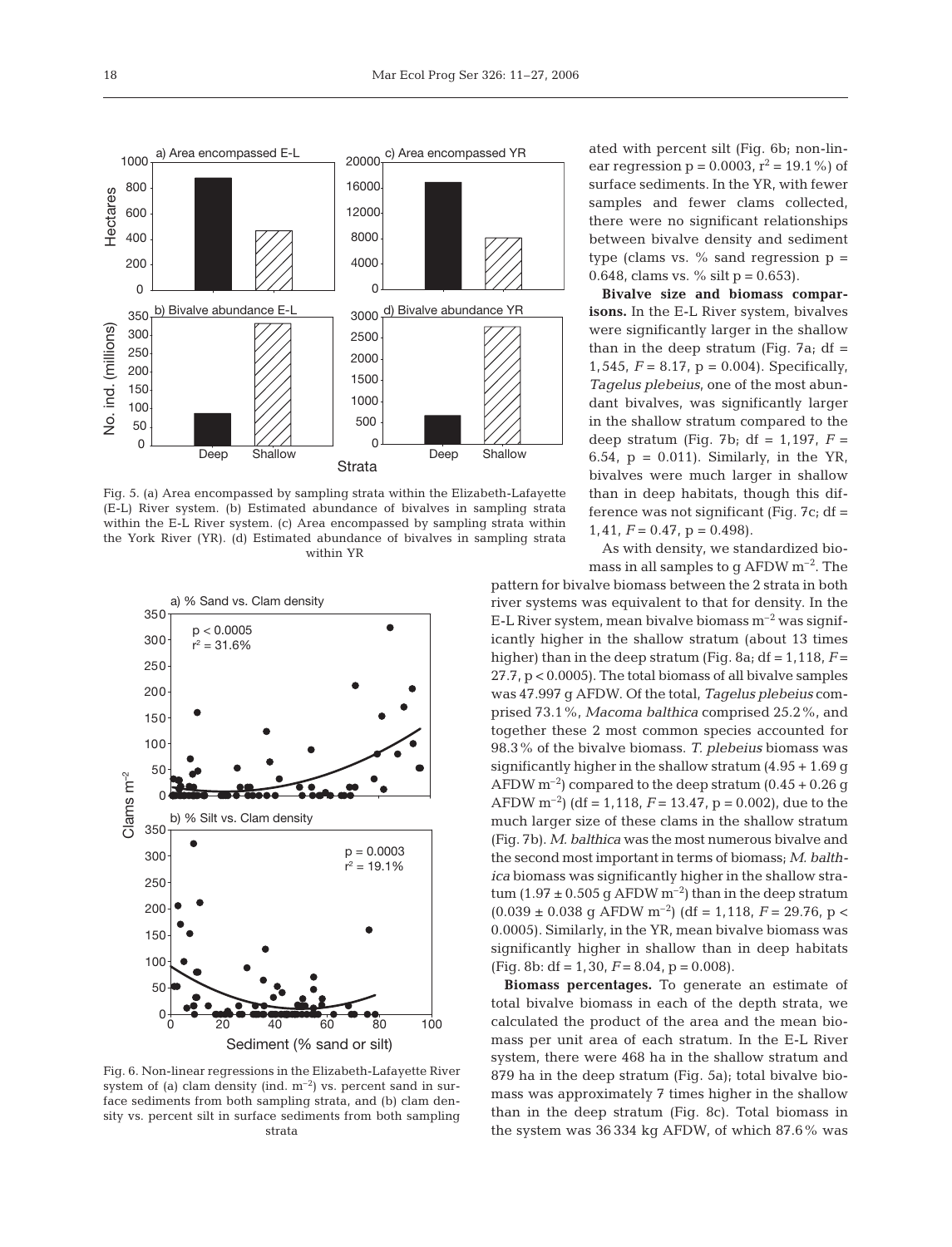

Fig. 7. (a) Mean size (error bars + SE) of all bivalves in deep and shallow strata in the Elizabeth-Lafayette (E-L) River system. (b) Mean size of *Tagelus plebeius* in deep and shallow strata in the E-L system. (c) Mean size of all bivalves in deep and shallow strata in the York River (YR). Asterisks between bars indicate significant differences (p < 0.05). NS: not significant

within the shallow stratum and 12.4% was within the deep stratum. The low biomass in the deep stratum occurred because this stratum had few bivalves, and those that were present were small. Similarly, in the YR, there were 8145 ha in the shallow stratum and 16 873 ha in the deep stratum (Fig. 5c), but biomass per unit area was much higher in the shallow stratum, resulting in 12 times higher total biomass for the shallow than for the deep stratum (Fig. 8d).

## **Shoreline comparisons**

**Physical variables.** There were no significant differences in physical variables (temperature, salinity, Secchi depth, sediment type) by shoreline type, either in the E-L River system or the YR (Table 2); however in the E-L River system, biological parameters were associated with some of the physical ones. In the E-L River system, among the shallow habitats, total clam density was positively associated with percent sand ( $p = 0.003$ ,  $r^2 = 0.32$ ) and negatively associated with percent silt  $(p = 0.004)$ ,  $r^2$  = 0.30). In contrast, in the YR shallow habitats, we found no significant relationships between bivalve density and sediment type (clam vs. percent sand regression  $p = 0.648$ , clams vs. percent silt  $p = 0.653$ , possibly due to the lower numbers of clams collected in the YR.

**Shoreline bivalve and infauna densities.** In the E-L River system, *Macoma balthica* density differed significantly among shoreline types (Fig. 9a; ANOVA on logtransformed data: df = 2,15,  $F = 4.12$ ,  $p = 0.037$ ); the highest densities occurred adjacent to natural marsh. For *Tagelus plebeius* there was no significant difference in density among shoreline types (Fig. 9b; ANOVA on log-transformed data:  $df = 2,15$ ,  $F = 0.63$ ,  $p = 0.547$ . Total bivalve densities followed the patterns for *M. balthica* with slightly higher densities adjacent to natural marsh (109.8 bivalves  $m^{-2}$ ) than rip-rap (38.2 bivalves  $m^{-2}$ ) or bulkhead (78.4 bivalves  $m^{-2}$ )  $(df = 2, 15, F = 2.12, p = 0.155)$ . In the YR, total bivalve densities were moderate adjacent to natural marsh  $(24.4 \text{ m}^{-2})$  and rip-rap  $(31.2 \text{ m}^{-2})$  and low adjacent to bulkhead  $(18.2 \text{ m}^{-2})$  (ANOVA on log-transformed densities; df = 2,27,  $F = 1.77$ ,  $p = 0.190$ ). There were slightly higher densities of *M. balthica* and *T. plebeius* adjacent to rip-rap and natural marsh compared to bulkhead shorelines, however these differences were not significant (*M. balthica* p = 0.987, *T. plebeius* p = 0.377) since relatively low numbers of both species were collected and variability was high.

In the YR, 26 species of macrofauna were found, including several species of polychaetes and amphipods, along with bivalves (Table 5). Shannon-Wiener diversity of all infauna (including bivalves, polychaetes, amphipods, etc.), which integrates species richness and evenness of the infaunal community, was significantly greater adjacent to both natural marsh and rip-rap compared to bulkhead in the YR (Fig.  $10a$ ;  $df = 2, 4, F = 14.4$ , p = 0.015; Tukey test). The density of organisms in the total benthic community followed a similar pattern, with significantly greater values for natural marsh and rip-rap compared to bulkhead habitats (Fig. 10b;  $df = 2, 4, F =$ 11.63,  $p = 0.022$ ; Tukey test). In addition, multidimensional scaling (MDS) of the macrobenthic community showed a clear separation between bulkhead sites and natural marsh or rip-rap sites in the YR (Fig. 11) with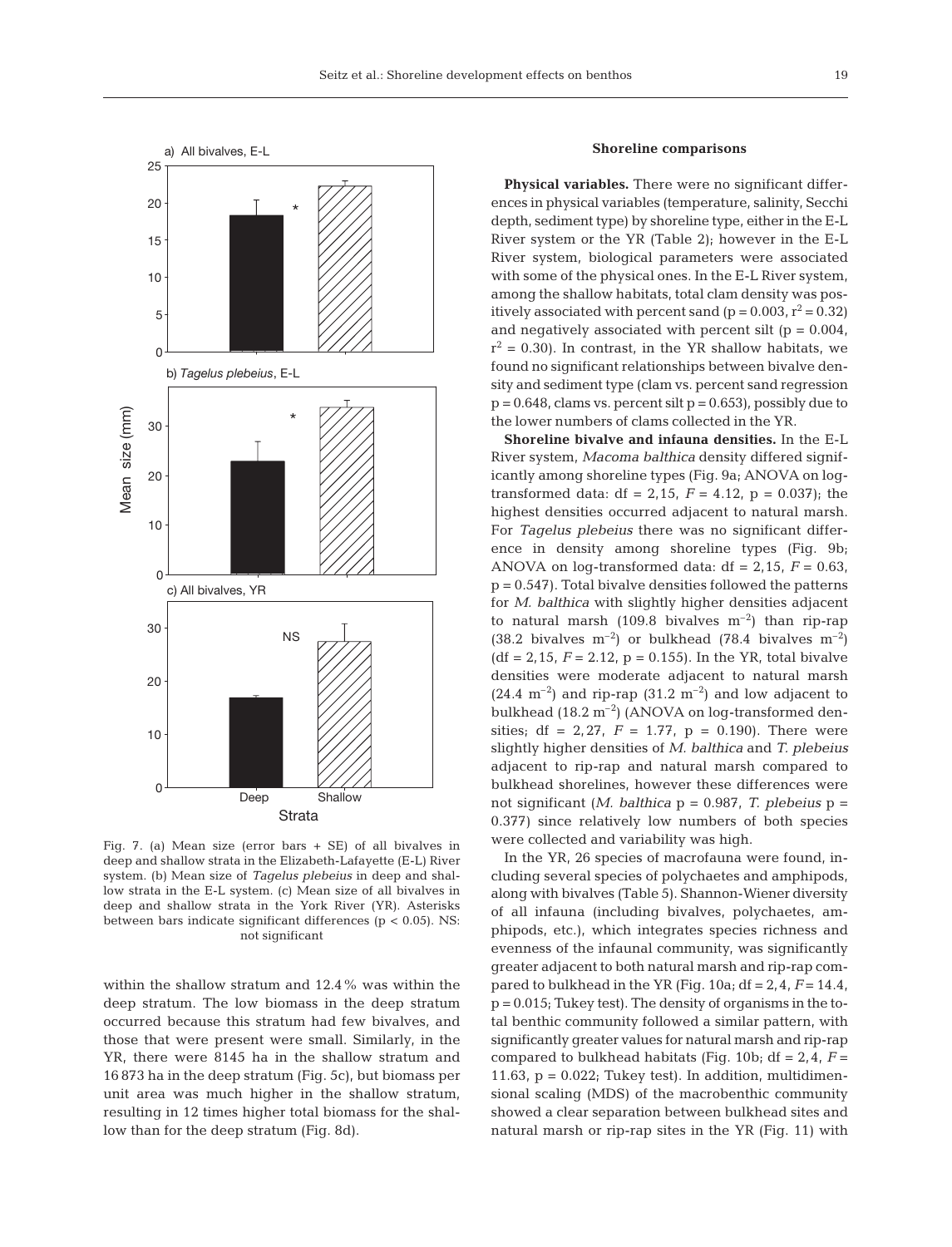

Fig. 8. Mean  $(+SE)$  bivalve biomass  $m^{-2}$  in deep and shallow strata for (a) Elizabeth-Lafayette (E-L) River system and (b) York River (YR). Total biomass (kg AFDW) of bivalves in deep and shallow strata for (c) E-L system and (d) York River. Asterisks between bars indicate significant differences (ANOVA, p < 0.05)



Fig. 9. *Macoma balthica* and *Tagelus plebeius*. Mean (+SE) density of clams in shallow subtidal habitats adjacent to natural marsh (NM), rip-rap (RR) or bulkhead (B) shorelines in the Elizabeth-Lafayette River system for the bivalves (a) *M. balthica* and (b) *T. plebeius*. Different capital letters above or within bars indicate significant differences (Tukey test)

 $stress = 0.01$ ; ANOSIM, global  $R = 0.575$ and  $p = 0.048$ , indicating that there were significant differences among groups although some groups were overlapping.

**Shoreline predators.** In the E-L River system, fish abundance did not change appreciably with shoreline type  $(Fiq. 12a; df = 2, 10, F = 0.03, p = 0.973).$ There was, however, a tendency toward higher blue crab abundance adjacent to natural marsh than in rip-rap or bulkhead shorelines (Fig. 12b), though variability was high and this difference was not significant (df = 2, 10,  $F = 1.14$ ,  $p =$ 0.359). In the YR, a pattern tending towards slightly higher abundance of predators in natural marsh compared to rip-rap or bulkhead shorelines occurred both in fish (Fig. 12a) and in total crabs, including spider crabs and mud crabs (Fig. 12b), though these differences were not significant (Fish: df = 2,45, *F* = 0.53,  $p = 0.592$ , crab: df = 2 45,  $F = 0.47$ ,  $p =$ 

0.628). Notably, including data from both rivers, there were significantly higher crab densities in natural marsh than in rip-rap or bulkhead shorelines (2-way ANOVA with River and Shoreline as factors; Shoreline df = 2,55,  $F = 3.63$ ,  $p = 0.033$ , Tukey test). With fish predator data from both rivers, there were no significant differences in densities among levels of the factors Shoreline type or River (2-way ANOVA; Shoreline df =  $2,55, F = 0.13, p =$ 0.876).

The diversity of both total predators (Fig. 13a) and fish predators (Fig. 13b) in the E-L River system was higher in natural marsh than in rip-rap or bulkhead habitats, and these differences were marginally significant (total predators  $p = 0.089$ , fish predators  $p =$ 0.123). A similar tendency was seen in YR total predator richness (Fig. 13c) and fish predator richness (Fig. 13d), though variability was high and the patterns were non-significant (total predators  $p = 0.795$ , fish predators  $p = 0.765$ .

#### **DISCUSSION**

## **Bivalve abundance and diversity in deep and shallow habitats**

Shallow-water habitats (<1.5 m) in both the E-L River system and YR in Chesapeake Bay had significantly higher bivalve density and abundance than did adjacent deep-water habitats. Specifically, bivalve density in shallow habitats was over 7 times higher than that in deep habitats of the E-L River system and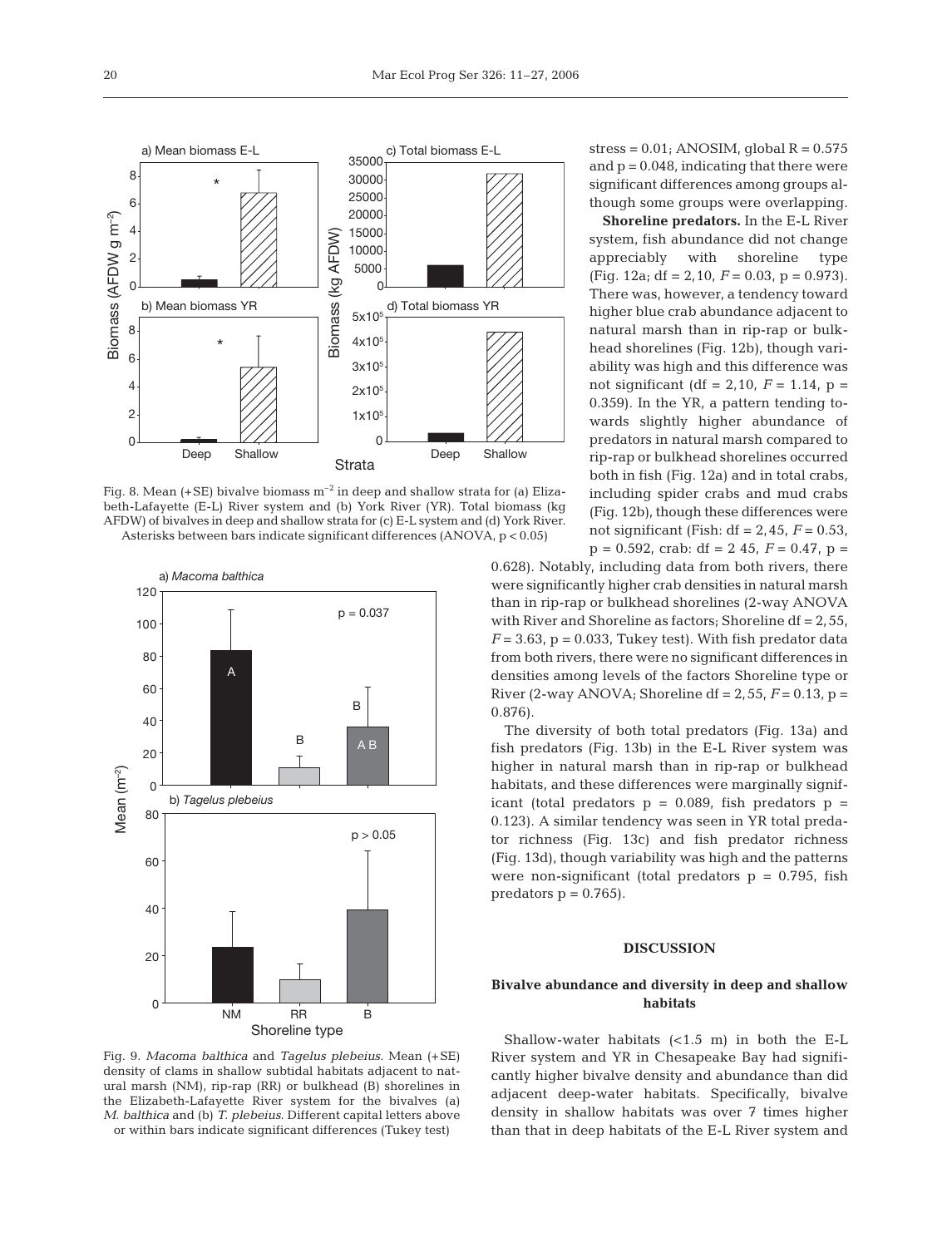Table 5. Mean number of macrofaunal organisms per  $0.17 \text{ m}^2$  sample by shoreline type collected in suction samples (1 mm sieve) in the York River with taxon indicated  $(A = \text{amphipod}, B = \text{bivalve}, G = \text{gastropod}, O = \text{other}, P = \text{polychaete},$ S = shrimp). Species are listed in order of most abundant to least abundant across all 3 shoreline types

| <b>Species</b>                 | Bulkhead      | Rip-rap | Natural marsh |
|--------------------------------|---------------|---------|---------------|
| Aligena elevata (B)            | 0.0           | 5.7     | 17.5          |
| Tagelus plebeius (B)           | 5.0           | 6.7     | 5.5           |
| Phoronis sp. (O)               | 0.0           | 5.0     | 8.0           |
| Notomastus sp. (P)             | 1.0           | 7.0     | 4.5           |
| Spiochaetopterus sp. (P)       | 0.0           | 11.7    | 0.5           |
| Geukensia demissa (B)          | 0.0           | 0.0     | 7.5           |
| Littoraria littorea (G)        | 0.0           | 1.3     | 2.0           |
| Glycera americana (P)          | 0.5           | 0.7     | 2.0           |
| Macoma balthica (B)            | 0.5           | 0.7     | 1.0           |
| Mercenaria mercenaria (B)      | 0.0           | 0.0     | 2.0           |
| Loimia medusa (P)              | $0.0^{\circ}$ | 0.3     | 1.5           |
| Macoma mitchelli (B)           | 1.5           | 0.0     | 0.0           |
| Ensis directus (B)             | 0.0           | 0.0     | 1.5           |
| Neanthes (Nereis) succinea (P) | 0.0           | 1.0     | 0.5           |
| Capitella capitata (P)         | 0.0           | 1.3     | 0.0           |
| Diopatra cuprea (P)            | 0.0           | 0.7     | 0.5           |
| Drilonereis longa (P)          | 0.0           | 0.7     | 0.5           |
| Scoloplos fragilis (P)         | 1.0           | 0.0     | 0.0           |
| Scolelepis squamata (P)        | 0.0           | 0.0     | 1.0           |
| Mysidopsis bigelowii (S)       | 0.0           | 0.3     | 0.5           |
| Pectineria gouldii (P)         | 0.0           | 0.3     | 0.5           |
| Spionidae (P)                  | 0.5           | 0.3     | 0.0           |
| Upogebia sp. (S)               | 0.0           | 0.0     | 0.5           |
| Mulinia lateralis (B)          | 0.0           | 0.3     | 0.0           |
| Rhyncecoela anopla (O)         | 0.0           | 0.3     | 0.0           |
| Gammarid amphipod (A)          | 0.0           | 0.3     | 0.0           |
| Mean number of organisms       | 10.0          | 44.7    | 50.5          |
| Mean number of species         | 4.5           | 11.0    | 13.0          |

was similarly 7 times higher in shallow compared to deep habitats in the YR. Bivalve diversity (richness and Shannon-Wiener *H*') and density of all 11 bivalve species but 1 (*Anadara* sp*.*) were higher in shallow than in deep habitats of E-L. In the YR, bivalve diversity was approximately 4 times greater in shallow than deep habitats.

Although high densities of bivalves have been observed previously in Chesapeake Bay (Hawthorne & Dauer 1983, Tourtellotte & Dauer 1983, Holland 1985, Dauer & Alden 1995, Seitz et al. 2001) and densities can be strikingly high during spring recruitment, no study to date has demonstrated such relatively high densities in shallow compared to deep habitats. These relatively high bivalve densities persist even in the face of intense predation (Virnstein 1977), as many of the common species possess evolutionary adaptations, such as the ability to bury deep (Hines & Comtois 1985) to avoid predation (Seitz et al. 2001).

Even when accounting for the larger area of deepwater habitats, total bivalve abundance was much higher in shallow habitats due to the elevated densities of bivalves in the shallows. Within the E-L River system, we estimated that approximately 79% of the bivalves in the system resided in the shallow stratum. Similarly, in the YR, 80% of the total estimated bivalves resided in shallow habitats. This suggests that the shallows are extremely important for estuarine food webs, and these habitats have typically not been sampled adequately.

As with abundance, bivalve biomass was significantly higher in shallow benthic habitats than in deep habitats in both study systems. Since bivalve density in shallow-water habitats was nearly 7-fold higher than that in the deep habitats, and since bivalves were larger in the shallows, the resultant biomass was much greater in shallow habitats. Within the E-L River system, of the estimated total bivalve biomass, 84% was in shallow habitats. In the YR, approximately 93% of the total estimated biomass was in the shallow stratum.

The clams that comprised the biomass in the shallow stratum were typically large individuals of the Baltic macoma *Macoma balthica,* and the stout razor clam *Tagelus plebeius*. Although some *T. plebeius* and hard clams, *Mercenaria mercenaria*, appeared in deep habitats, they were usu-

ally smaller individuals (juveniles) with low biomass. Most of the large *M. balthica* in the shallow habitats were reproductively active, since they mature at shell lengths greater than about 15 mm (Delano 2004). Moreover, *M. balthica* in Chesapeake Bay do not undergo ontogenetic changes in habitat (Seitz et al. 2003b), which is common in the Baltic (Beukema 1993). Consequently, most of the spawning stock of *M. balthica* resides in shallow habitats. *M. balthica*, *T. plebeius*, and *Mercenaria mercenaria* are considered 'estuarine endemics' (sensu Boesch 1977) and are thought to be the mainstay of the benthic community, persisting through environmental fluctuations, unlike 'opportunistic' counterparts such as short-lived polychaetes. Moreover, many of the bivalves are extremely tolerant of temperature fluctuations, and *M. balthica* can withstand up to 3 wk of low dissolved oxygen (Seitz et al. 2003a).

In large estuaries (e.g. Chesapeake Bay), bivalves make up a high percentage of benthic prey biomass (Dauer et al. 1987, Hagy 2002), yet long-term monitoring programs have not regularly sampled shallow areas <1 m MLW (Weisberg et al. 1997, D. Dauer pers. comm.). For instance, in Chesapeake Bay prior to 1996,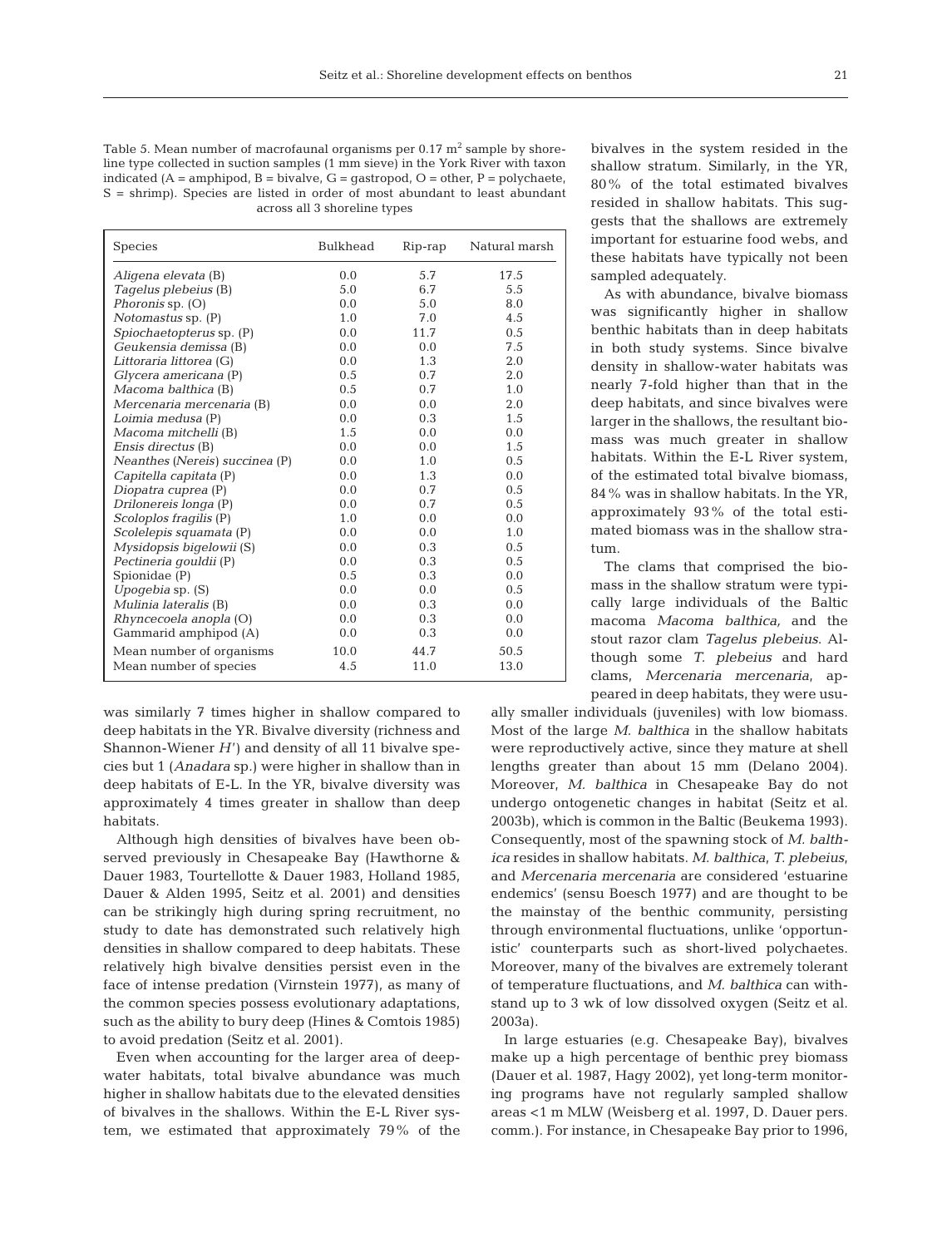

Fig. 10. (a) Mean (+SE) Shannon-Wiener diversity and (b) number of organisms of all benthic infauna in a subset (2 to 3 per habitat) of shallow subtidal sites adjacent to natural marsh (NM), rip-rap (RR) or bulkhead (B) shorelines in the York River. Different capital letters within bars indicate significant differences (Tukey test)



Fig. 11. Multidimensional scaling plot of York River community macrofauna adjacent to the 3 shoreline types: natural marsh, rip-rap, and bulkhead). Global  $R = 0.575$ ,  $p = 0.048$  and stress are from ANOSIM analysis for differences among shoreline types

shallow areas were not sampled at all, and currently the Chesapeake Bay benthic monitoring program's random sampling regime only samples a few shallow areas, but only those deeper than 1.0 m MLW (in proportion to their occurrence). In addition, the sampling



Fig. 12. Mean  $(+SE)$  density of predators per 20 m<sup>2</sup> area trawled in shallow subtidal habitats adjacent to natural marsh (NM), rip-rap (RR) or bulkhead (B) shorelines in the Elizabeth-Lafayette (E-L) River system (E-L only included habitats without significant algal structure) and York River (YR). (a) Fish and (b) *Callinectes sapidus*, the blue crab

program uses a 'Young grab' that penetrates 10 cm into the sediment. This shallow penetration depth could potentially miss deep-dwelling species, such as *Macoma balthica*, which have populations with over 50% of their biomass below 10 cm in some habitats (Hines & Comtois 1985, Dauer et al. 1987). Thus, a significant and substantial segment of benthic prey biomass in estuaries such as Chesapeake Bay may have been overlooked in mechanistic interpretations or modeling of critical ecological processes, such as energy transfer in food webs. Because of the substantial fraction of biomass in the shallows demonstrated in our study, there is a clear need for additional modeling efforts that incorporate these important habitats. We have undertaken initial modeling studies of the YR that will add the important shallow-water benthic biomass to existing food-web models to estimate the impacts of this additional prey resource to upper trophic levels (Seitz et al. unpubl. data).

Shallow habitats are likely to be much more significant than formerly believed as feeding grounds for epibenthic predators such as the blue crab and demersal fish (e.g. Atlantic croaker *Micropogonias un-*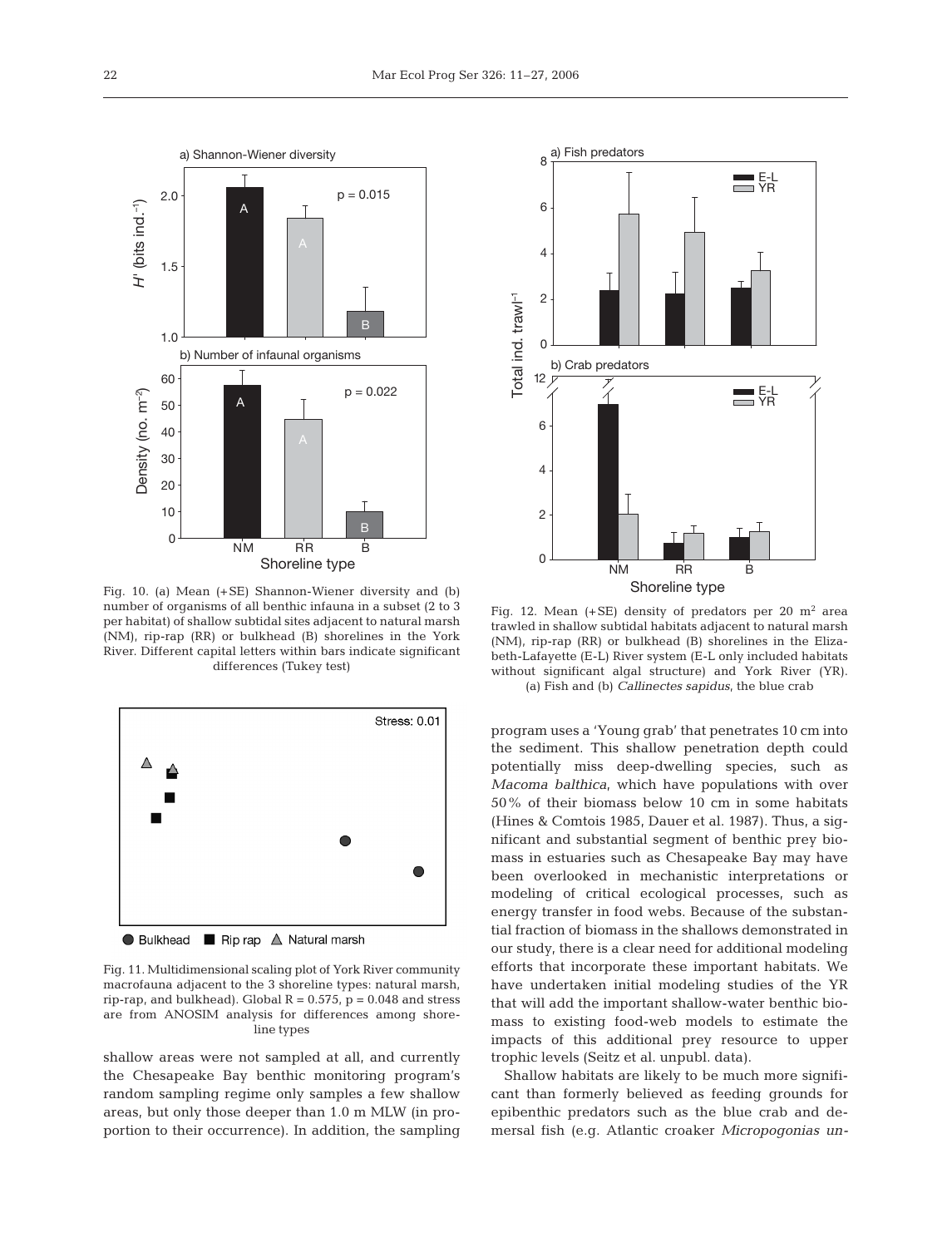

Fig. 13. Mean (+SE) species richness of predators in shallow subtidal habitats adjacent to natural marsh (NM), rip-rap (RR) or bulkhead (B) shorelines for (a) all predators and (b) fish in the Elizabeth-Lafayette (E-L) River system, (c) all predators and (d) fish in the York River (YR). ANOVA p-values are given

*dulatus*), which prey heavily on larger bivalves and polychaetes. Furthermore, whether considering a somewhat degraded river system such as the E-L or a relatively unstressed system such as the YR, the shallows emerged as a prime habitat for bivalves and other long-lived benthic infauna. Consequently, shallowwater habitats are important in providing food resources to upper trophic levels, and they are highly deserving of conservation and restoration efforts (Peterson & Lipcius 2003). The results obtained for these tributaries are likely to be found in other Chesapeake Bay tributaries, and shallow-water habitats in general. Other bay tributaries, such as the Rhode River in Maryland, have similarly high densities of bivalves in the shallow habitats of <4 m depth (Seitz et al. 2001) and this pattern should be representative of shallow habitats throughout the Chesapeake Bay.

The patterns in bivalve biomass and abundance may have been produced by any one of several mechanisms. Physical variables that may favor an increased abundance and biomass in the shallows include sediment grain size, temperature, or dissolved oxygen. Sediment grain size is a primary determinant of benthic community structure, which is enhanced where the grain size is not extremely fine or coarse (Holland 1985, Schaffner et al. 2002). In our study, bivalve biomass was higher where the sand fraction was higher, in shallow habitats. Though salinity can control benthic densities in shallow waters (Holland 1985), the differences in salinity between deep and shallow habitats in our study were minor; we therefore conclude that salinity did not affect infaunal densities within strata more than did sediment type. Though hypoxia was not observed during our sampling in September 2002, it may have been prevalent in deep habitats in the preceding summer (as was noted for YR deep habitats in June 2003; R. Seitz & W. Long unpubl. data), leading to the lower density and biomass of adult bivalves in deep habitats, as seen in the YR (Boesch & Rosenberg 1981) and Chesapeake Bay (Kemp et al. 2005).

Higher abundance and biomass in the shallows could also be due to increased food (e.g. benthic macroalgae) for benthic deposit-feeders (Kneib et al. 1980); shallow waters may allow decreased watercolumn degradation of carbon sources and quicker delivery of high-quality food to the benthos. Shallow areas may also experience an increased subsidy of allochthonous carbon from runoff through productive salt marshes. Bottom-up control of benthic organisms has been documented for various systems (Crowder et al. 1988, McQueen et al. 1989, Menge & Olson 1990, Menge et al. 1997, Posey et al. 2005) including Chesapeake Bay (Seitz et al. 2003b). In addition, lower densities of infaunal organisms in deep habitats could be a result of human impacts, as anthropogenic low dissolved oxygen in deep channels may lead to a reduction of infauna at depth (Dauer et al. 2000, Zimmerman 2000, Kemp et al. 2005).

The observed patterns and results of this study must be interpreted within the limitations of the timing of the study. For instance, we examined a single 'snapshot' in time in the fall, after the majority of predation upon the benthos had occurred. Thus, the impact of seasonality on bivalve abundance patterns remains uncertain. However, the presence of large, long-lived bivalves such as *Macoma balthica* in shallow habitats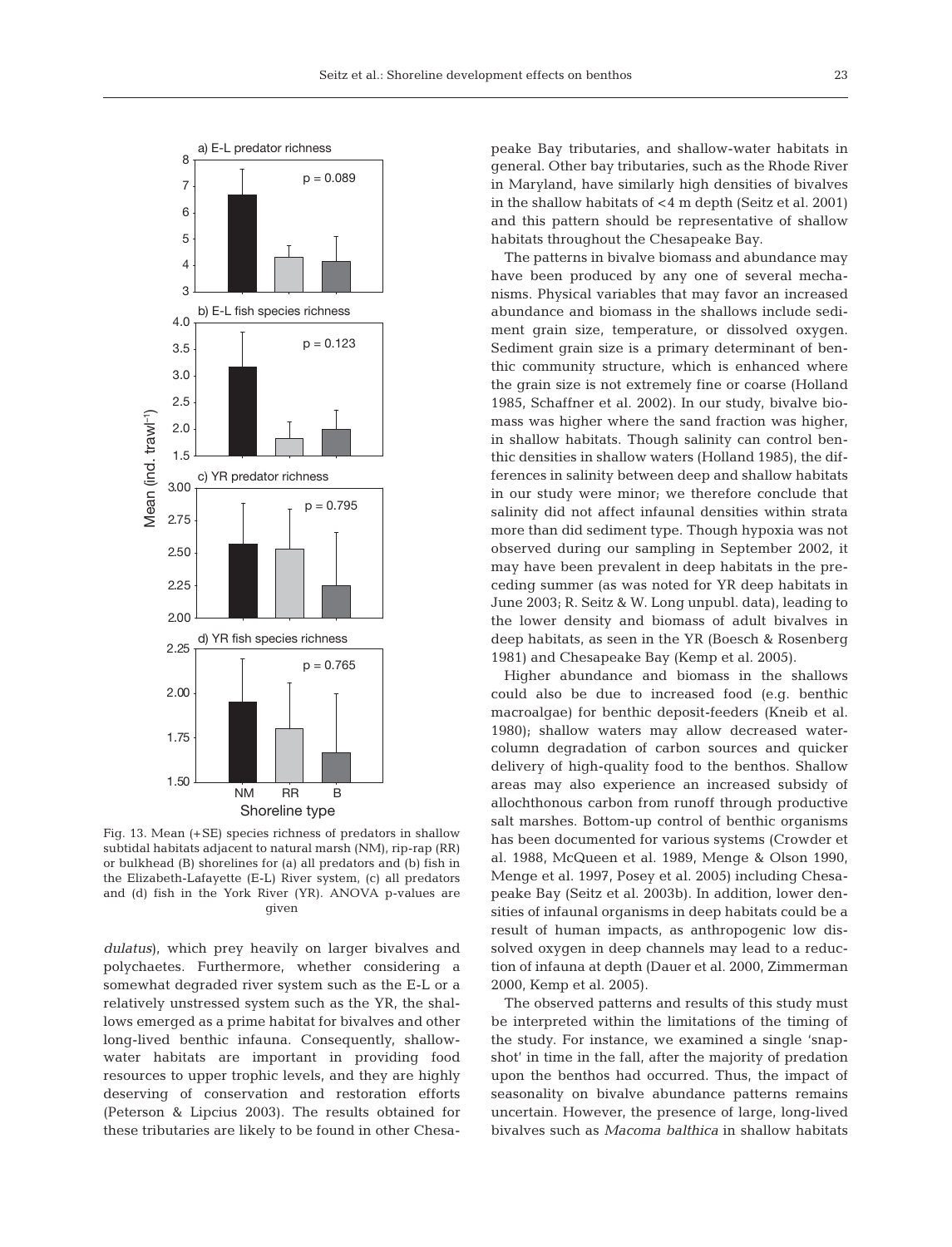and their absence in the deeper habitats indicates that the findings would not be likely to change qualitatively in different seasons. The results further suggest that in deep habitats, juveniles of dominant benthic species such as *M. balthica* either do not recruit, suffer high mortality, or emigrate to other habitats. We would expect the magnitude of abundance to change seasonally, particularly during spring recruitment periods, but our conclusions regarding the comparative benthic abundance, biomass, and diversity in shallow and deep habitats should not change qualitatively were we to repeat the study during other seasons. We are currently continuing these studies to examine temporal variation in these systems, and the spatial generality of the findings to other systems.

### **Effects of shoreline development upon benthic abundance and diversity**

Benthic bivalve density and diversity were greatest adjacent to natural marsh habitats compared to rip-rap or bulkhead shorelines in the E-L River system, and infaunal density and diversity were highest in natural marsh and rip-rap as compared to bulkhead in the YR system. The E-L River system is a waterway within the city of Norfolk, which is 'an urban, highly developed region… with land use dominated by high-density residential districts, commercial and industrial developments, and military reservations... [where] heavy industrial, military, commercial, and residential development prevail… few shoreline miles remain unaltered' (Berman et al. 2002). In the E-L River system, which has over 50% of its shoreline developed (Berman et al. 2002), the pattern of high density adjacent to natural marsh habitats was significant for density of some bivalve species (e.g. *Macoma balthica*), but not for others (e.g. *Tagelus plebeius*).

We suggest that developed shorelines have negative impacts on benthic infauna in subtidal habitats adjacent to the shoreline, and not just to shoreline habitats such as salt marshes themselves (Carroll 2003). This may arise because the allochthonous input of carbon from marsh materials may be an important food source (Currin et al. 1995, French McCay & Rowe 2003), particularly for deposit-feeding infauna (e.g. *Macoma balthica*), and this input is reduced where shorelines are developed with an impermeable bulkhead. This idea is supported by the trend of slightly increased water clarity in our bulkhead sites compared to natural marsh sites in the YR. This may also explain why organisms that are not deposit feeders (e.g. the suspension-feeding *Tagelus plebeius* in the E-L River system) were not affected by shoreline type, since they may rely on water-column food sources that are integrated from water that has passed over distant habitats. Another explanation could be that hydrodynamics are changed by the alteration of the shoreline such that higher current flow impedes settlement of some benthic organisms. This explanation is not supported by our sediment grain size comparison that showed no significant differences among shoreline types. The only other study of which we are aware that demonstrates negative effects of shoreline development upon the subtidal benthic community was one that examined the impact of toxics in CCA-treated wooden bulkheads (Weis et al. 1998). Such a negative impact of chemically treated wood could partially explain the results found in our study; however, only some of the bulkhead shorelines we studied used treated wood, whereas others used metal or concrete.

In the YR, a less-developed and larger system than the E-L system, bivalve prey abundance and benthic community diversity were greater in both natural marsh and rip-rap than in bulkhead habitats. The YR has approximately 86% of the distance along its shoreline as natural marsh, whereas about 6% is developed (rip-rap, bulkhead, groin or miscellaneous including tires, concrete or railroad ties) and ~8% is upland such as beaches (Berman et al. 1999). We hypothesize that the YR system has much larger expanses of unaltered marsh habitat available to subsidize adjacent developed shorelines; rip-rap shorelines tend to be surrounded by natural marsh habitats, and therefore riprap habitats in the YR are not as negatively influenced by development as those in heavily developed systems such as the E-L River system.

A handful of studies have looked at the impacts of shoreline structures on predators alone. One study suggested moderate impacts of rip-rap shorelines compared to natural marsh on nekton; abundances of juvenile crabs were decreased in rip-rap compared to natural marsh habitats (Carroll 2003). Moreover, fish and crabs were least abundant along shorelines altered with bulkheads or rubble and most abundant along marsh habitats (Peterson et al. 2000). Diversity of those predators was lower adjacent to altered marshes than adjacent to natural marshes. In an additional study, abundance of gobies was significantly higher in waters adjacent to unaltered marsh than adjacent to altered habitats (Hendon et al. 2000). The authors suggested that these reductions were due to reduced habitat suitability for these benthic fish.

Several studies have examined nekton and benthos within the marsh, but these studies did not venture further than 1 m from the marsh edge (e.g. Whaley & Minello 2002). A few months after marsh establishment, macroinfaunal abundance was greater in natural marshes than created marshes in Galveston, Texas (Minello & Webb 1997). However, after 1 yr, created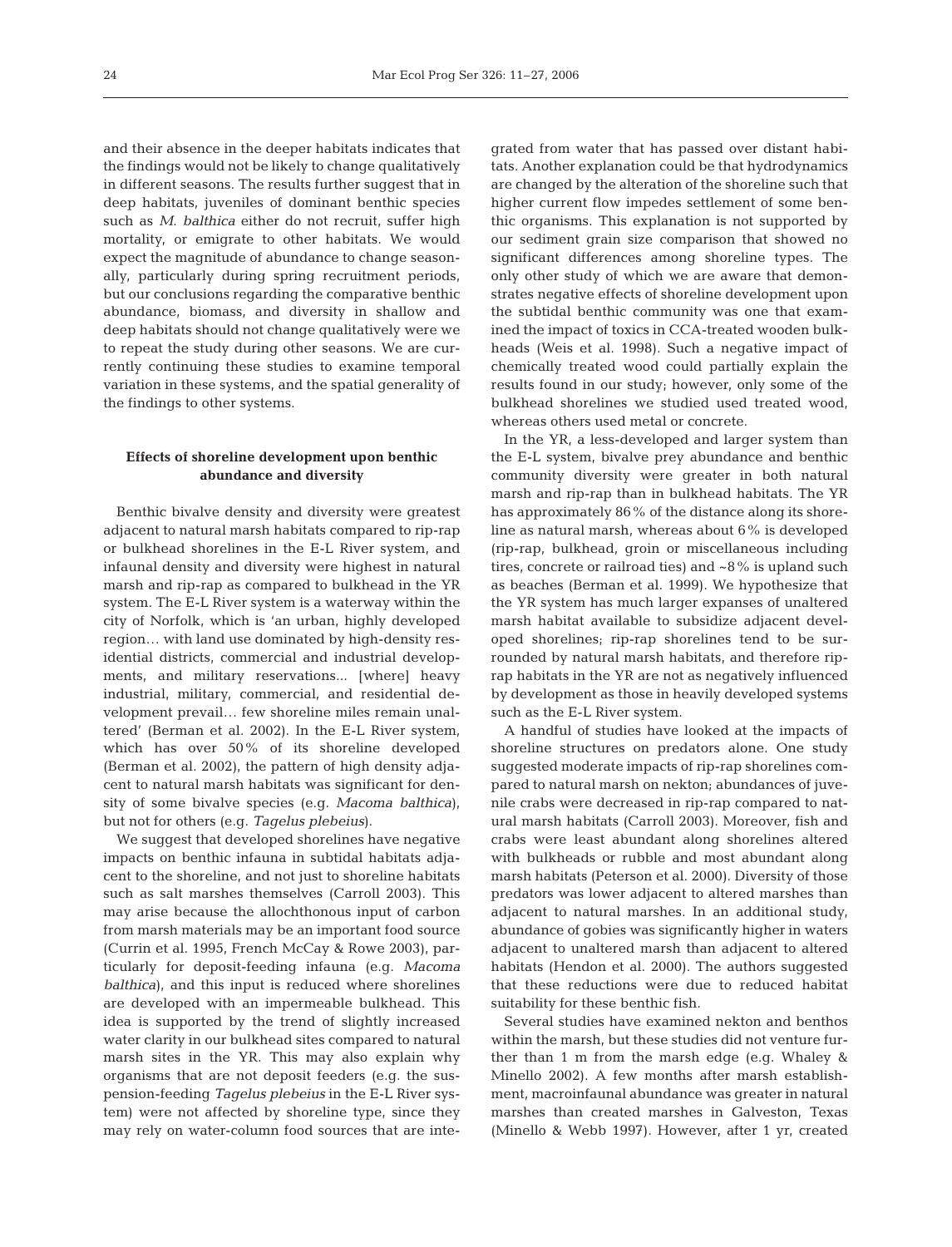marshes apparently reached their maximum support potential for nekton, and densities were similar between natural and created marshes (Minello 2001). Moreover, benthic infauna may serve as prey for many marsh predators (e.g. juvenile fishery species) that aggregate near the marsh edge (Whaley & Minello 2002). Because of the high productivity of marshes, they have been proposed as one of the nearshore ecosystems serving as a nursery for many fish and invertebrates (Beck et al. 2001). A meta-analysis of the nursery role hypothesis for marshes indicated that marshes serve as nurseries for nekton (decapod crustaceans and fishes); thus, these species are likely to be adversely affected by marsh depletion (Minello et al. 2003).

In our study, density and diversity of epibenthic predators (e.g. spot, croaker, hogchoker and blue crab) tended to mirror prey densities, with a trend towards higher density and diversity in natural marsh than in bulkhead shorelines (with significantly higher densities of crabs next to natural marsh in both systems combined). The generally similar pattern of predator and prey densities in relation to shoreline type in both systems suggests that there is a functional relationship between predators and prey whereby predators may be concentrating in habitats with elevated prey densities, and where food is therefore abundant (i.e. bottomup control). Evidence for bottom-up control of the blue crab by its principal prey (i.e. thin-shelled clams) in the YR has been documented (Seitz et al. 2003b), and the results of this study support previous findings. Although elevated densities of prey and predators in shallow habitats may have been caused by an independent factor (e.g. sediment type or hydrodynamics), we suggest that reduced infaunal densities adjacent to bulkhead shorelines diminished predator densities and likely diminished corresponding production of the system. Given the extent of shoreline development in populated coastal areas, this loss of ecosystem services (Peterson & Lipcius 2003) could have a major impact on overall productivity in estuaries such as Chesapeake Bay.

Our study was conducted in a drought year (2002) when there was minimal runoff into the system. Typically, salt marshes buffer shallow waters from surface runoff and may thereby reduce toxic inputs. During this drought year, the differences we detected between natural marsh and developed shorelines may have been minimal since little buffering was required. In high-runoff years, rip-rap and bulkhead shorelines may allow direct deposition of polluted water (unfiltered by the marsh system), and may have a substantially greater impact on benthic communities.

The higher abundance, biomass, and diversity of bivalves, and possibly that of other long-lived benthic

infauna, in shallow habitats has critical implications for food web dynamics and the restoration of degraded estuaries such as Chesapeake Bay (Kemp et al. 2005). Future efforts must be directed at discerning the role of the elevated shallow-water benthic prey biomass in ecosystem processes (e.g. filtration, buffering), in energy flow through the food web, and in the dynamics of lower and higher trophic levels. Moreover, a key link exists between salt marsh habitat, food availability for predators, and predator abundance. Consequently, protection and restoration of salt marsh habitats may be essential to the maintenance of high benthic production and consumer biomass in estuarine ecosystems.

*Acknowledgements.* We thank the staff and students at the Virginia Institute of Marine Science who helped with this project including K. Delano, M. Montane, W. C. Long, T. Childress, S. Gera and Captain C. Machen. The manuscript was significantly improved by constructive comments from R. Diaz, D. Dauer, W. C. Long, J. Long, and 2 anonymous reviewers. Funding was provided by the Army Corps of Engineers, by the Chesapeake Bay Restoration Fund, by the National Science Foundation Research Experiences for Undergraduates Program, by Virginia Sea Grant, by the Essential Fish Habitat Program of the National Sea Grant Office, by the Governor's School Program of the Commonwealth of Virginia, and by a grant to the Blue Crab Advanced Research Consortium from the National Oceanic and Atmospheric Administration's Chesapeake Bay Office. This is contribution number 2745 from the Virginia Institute of Marine Science.

#### LITERATURE CITED

- Baird D, Ulanowicz RE (1989) Seasonal dynamics of the Chesapeake Bay ecosystem. Ecol Monogr 59:329–364
- Beck MW, Heck KL Jr, Able KW, Childers DL and 9 others (2001) The identification, conservation, and management of estuarine and marine nurseries for fish and invertebrates. Bioscience 51:633–641
- Berman M, Berquist H, Dewing S, Thoman G, Laird R (1999) Gloucester county shoreline and tidal marsh inventory. Special Report in Applied Marine Science and Ocean Engineering, No. 351 Virginia Institute of Marine Science, Gloucester Point, VA. RMAP.99.003.1
- Berman M, Berquist H, Hershner C, Killeen S, Rudnicky T, Schatt D, Weiss D, Woods H (2002) City of Norfolk shoreline situation report. Special report in Applied Marine Science and Ocean Engineering, No. 378 Virginia Institute of Marine Science, Gloucester Point, VA
- Bernstein C, Auger P, Poggiale JC (1999) Predator migration decisions, the ideal free distribution, and predator-prey dynamics. Am Nat 153:267–281
- Beukema JJ (1993) Successive changes in distribution patterns as an adaptive strategy in the bivalve *Macoma balthica* (L.) in the Wadden Sea. Helgol Meeresunters 47: 287–304
- Boesch DF (1977) A new look at the zonation of benthos along the estuarine gradient. In: Coull BC (ed) Ecology of marine benthos. Belle W. Baruch Marine Library in Marine Science, Vol 6. University of South Carolina Press, Columbia, SC, p 245–266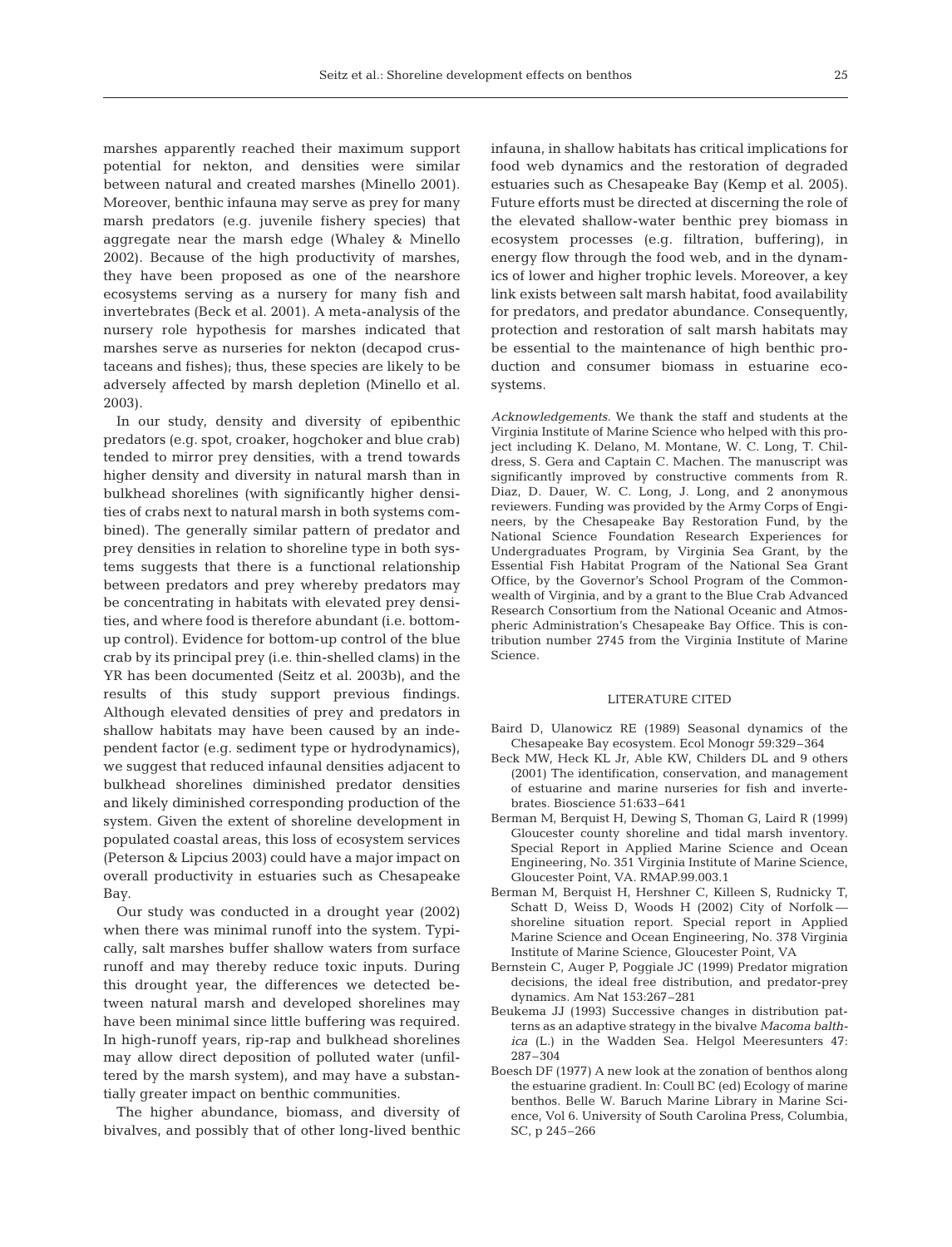- Boesch DF, Rosenberg R (1981) Response to stress in marine benthic communities. In: Barrett GW, Rosenberg R (eds) Stress effects on natural ecosystems. Wiley, New York, p 179–200
- Carroll R (2003) Nekton utilization of intertidal fringing salt marsh and revetment hardened shorelines. Masters thesis, The College of William and Mary, Virginia Institute of Marine Science, Gloucester Point, VA
- Cicchetti G (1998) Habitat use, secondary production and trophic export by salt marsh nekton in shallow waters. PhD dissertation, The College of William and Mary, Virginia Institute of Marine Science, Gloucester Point, VA
- Cicchetti G, Diaz RJ (2000) Types of salt marsh edge and export of trophic energy from marshes to deeper habitats. In: Weinstein MP, Kreeger DA (eds) Concepts and controversies in tidal marsh ecology. Kluwer Academic Publishers, Dordrecht, p 515–542
- Clark KR, Gorley RN (2001) Primer v5, user manual. Plymouth Marine Laboratory, Plymouth
- Clarke KR, Warwick RM (2001) Change in marine communities: an approach to statistical analysis and interpretation, 2nd edn. Plymouth Marine Laboratory, Plymouth
- Clark RD, Christensen JD, Monaco ME, Caldwell PA, Matthews GA, Minello TJ (2004) A habitat-use model to determine essential fish habitat for juvenile brown shrimp (*Farfantepenaeus aztecus*) in Galveston Bay, Texas. Fish Bull 102:264–277
- Connell JH (1978) Diversity in tropical rain forests and coral reefs. Science 199:1302–1310
- Crowder LB, Drenner RW, Kerfoot C, McQueen DJ, Mills EL, Sommer U, Spencer CN (1988) Food web interactions in lakes. In: Carpenter SR (ed) Complex interactions in lake communities. Springer-Verlag, New York, p 141–160
- Currin CA, Newell SY, Pearl HW (1995) The role of standing dead *Spartina alterniflora* and benthic microalgae in salt marsh food webs: considerations based on multiple isotope analysis. Mar Ecol Prog Ser 121:99–116
- Dauer DM (2001) Benthic biological monitoring program of the Elizabeth River watershed (2000). Report for Virginia Department of Environmental Quality. Old Dominion University, Norfolk, VA
- Dauer DM, Alden RW (1995) Long-term trends in the macrobenthos and water quality of the lower Chesapeake Bay (1985–1991). Mar Pollut Bull 30:840–850
- Dauer DM, Ewing RM, Rodi AJ (1987) Macrobenthic distribution within the sediment along an estuarine salinity gradient. Int Rev Gesamten Hydrobiol 72:529–538
- Dauer DM, Weisberg SB, Ranasinghe JA (2000) Relationships between benthic community condition, water quality, sediment quality, nutrient loads, and land use patterns in Chesapeake Bay. Estuaries 23:80–96
- Delano K (2004) Variation in reproductive output of the Baltic clam, *Macoma balthica*, in shallow systems of the Chesapeake Bay: habitat type and spatial scale. Masters thesis, The College of William and Mary, Virginia Institute of Marine Science, Gloucester Point, VA
- Diaz RJ, Schaffner LC (1990) The functional role of estuarine benthos. In: Haire M, Krome EC (eds) Perspectives on the Chesapeake Bay, 1990. Advances in estuarine sciences, Report no. CBP/TRS41/90. Chesapeake Research Consortium, Gloucester Point, VA, p 25–56
- Eggleston DB, Lipcius RN, Hines AH (1992) Densitydependent predation by blue crabs upon infaunal clam species with contrasting distribution and abundance patterns. Mar Ecol Prog Ser 85:55–68
- Folk RL (1980) Petrology of sedimentary rocks. Hemphill Publishing, Austin, TX
- French McCay DF, Rowe JJ (2003) Habitat restoration as mitigation for lost production at multiple trophic levels. Mar Ecol Prog Ser 264:233–247
- Gray JS (2000) The measurement of marine species diversity, with an application to the benthic fauna of the Norwegian continental shelf. J Exp Mar Biol Ecol 250:23–49
- Hagy JD (2002) Eutrophication, hypoxia, and trophic tranfer efficiency in Chesapeake Bay. PhD dissertation, University of Maryland, Center for Environmental Science, Solomons, MD
- Hawthorne SD, Dauer DM (1983) Macrobenthic communities of the Chesapeake Bay. III. Southern branch of the Elizabeth River. Int Rev Gesamten Hydrobiol 68:193–205
- Hendon JR, Peterson MS, Comyns BH (2000) Spatio-temporal distribution of larval *Gobiosoma bosc* in waters adjacent to natural and altered marsh-edge habitats of Mississippi coastal waters. Bull Mar Sci 66:143–156
- Hines AH, Comtois KL (1985) Vertical distribution of infauna in sediments of a subestuary of central Chesapeake Bay. Estuaries 8:296–304
- Hines AH, Haddon AM, Wiechert LA (1990) Guild structure and foraging impact of blue crabs and epibenthic fish in a subestuary of Chesapeake Bay. Mar Ecol Prog Ser 67: 105–126
- Holland AF (1985) Long-term variation in macrobenthos in the mesohaline region of Chesapeake Bay. Estuaries 8:93–113
- Horwitz RJ (1987) Fish. In: Heck KL (ed) Ecological studies in the middle reach of Chesapeake Bay, Calvert Cliffs, Vol 23. Lecture notes on coastal and estuarine studies. Springer-Verlag, New York, p 167–225
- Jackson JBC (1972) The ecology of the molluscs of *Thalassia* communities, Jamaica, West Indies. II. Molluscan population variability along an environmental stress gradient. Mar Biol 14:304–337
- Jivoff PR, Able KA (2003) Evaluating salt marsh restoration in Delaware Bay: the response of blue crabs, *Callinectes sapidus*, at former salt hay farms. Estuaries 26:709–719
- Kemp WM, Boynton WR, Adolf JE, Boesch DF and 14 others (2005) Eutrophication of Chesapeake Bay: historical trends and ecological interactions. Mar Ecol Prog Ser 303:  $1 - 29$
- King RS, Hines AH, Craige FD, Grap S (2005) Regional, watershed, and local correlates of blue crab and bivalve abundances in subestuaries of Chesapeake Bay, USA. J Exp Mar Biol Ecol 319:101–116
- Kneib RT (1997) The role of tidal marshes in the ecology of estuarine nekton. Ocean Mar Biol Ann Rev 35:163–220
- Kneib RT, Stiven AE, Haines EB (1980) Stable carbon isotope ratios in *Fundulus heteroclitus* (L.) on a North Carolina salt marsh. J Exp Mar Biol Ecol 46:89–98
- Laughlin RA (1982) Feeding habits of the blue crab, *Callinectes sapidus* Rathbun, in the Apalachicola estuary, Florida. Bull Mar Sci 32:807–822
- Mansour RA (1992) Foraging ecology of the blue crab, *Callinectes sapidus* Rathbun, in lower Chesapeake Bay. PhD dissertation, The College of William and Mary, Virginia Institute of Marine Science, Gloucester Point, VA
- Mansour RA, Lipcius RN (1991) Density-dependent foraging and mutual interference in blue crabs preying upon infaunal clams. Mar Ecol Prog Ser 72:239–246
- McQueen DJ, Johannes MRS, Post JR, Steward TJ, Lean DRS (1989) Bottom-up and top-down impacts on freshwater pelagic community structure. Ecol Monogr 59:289–309
- Menge BA, Olson AM (1990) Role of scale and environmental factors in regulation of community structure. Trends Ecol Evol 5:52–57
- Menge BA, Daley B, Wheeler PA (1996) Control of interaction